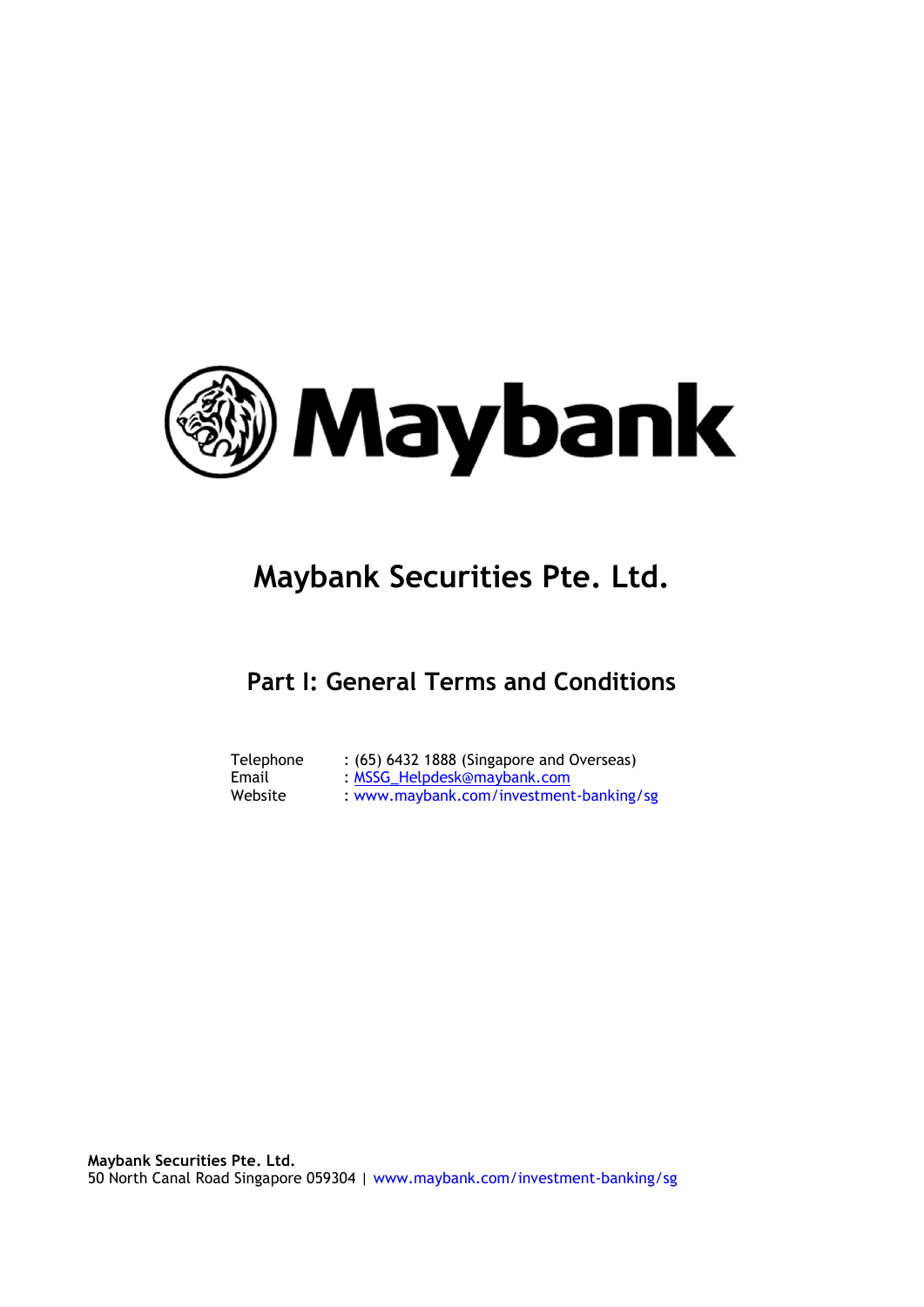#### **Part I. GENERAL TERMS AND CONDITIONS**

Part I (General Terms and Conditions) governs the general relationship between Maybank and the Client and apply to all the Accounts and all types of services to be provided by Maybank from time to time. Part 1 forms part of the Agreement.

THE CLIENT SHOULD NOT USE ANY OF THE SERVICES PROVIDED BY MAYBANK UNLESS THE CLIENT AGREES AND IS IN A POSITION TO COMPLY WITH THIS AGREEMENT.

# **1. GENERAL**

**Definitions** 

#### 1.1 In this Agreement:

**"Account"** means any account opened or to be opened from time to time by the Client with Maybank;

"**Account Application Form**" means Maybank's account application form (whether in hard copy or any on-line application form) signed by the Client to open an Account;

**"Accredited Investor"** has the meaning ascribed in the SFA;

**"Affiliated Companies"** means the holding companies, subsidiaries, associate, and related companies of Maybank;

**"Agreement"** includes Parts I (General Terms and Conditions), II (Contracts for Differences Terms), III (Margin Accounts Terms),IV (Securities Borrowing & Lending Terms), V (Leveraged Foreign Exchange Trade Terms), VI (Financial Advisory Services Terms), VII (Risk Disclosure Statement), VIII (Fixed Income Securities Terms), IX (Prefunded Trading Account Terms), X (Electronic Payment for Shares Terms), XI (Mutual Funds Terms), the Confirmation, the Account Application Form, the Guide, appendices, schedules, and any supplemental and other documents required to be signed by the Customer from time to time, which terms shall where the context so admits, include any such amendment or supplement;

**"Applicable Laws"** means all applicable (a) laws of Singapore and any other jurisdiction that apply to a Transaction or in which a Transaction is effected; (b) rules and regulations of any regulatory body having authority and jurisdiction regarding any Transaction; and (c) the constitution, rules, by-laws, regulations and customs of any securities market, association, exchange, or clearing house where a Transaction is effected or of which Maybank (or any person within the Maybank group) is a member, including the recommendations of the International Capital Markets Association;

**"Bonus Related Assets"** has the meaning specified in Clause [3;](#page-19-0)

**"Business Days"** means a day unless otherwise specified any day other than a Saturday or Sunday on which Maybank is open to conduct business or any day on which the relevant market is open for trading of the Transaction;

*"***Capital Markets Product"** has the meaning ascribed to it in the SFA;

**"Client"** means the person identified in the relevant Account Application Form and in whose name an Account is opened and maintained with Maybank;

"**Client's Property**" means all the monies, Capital Markets Products, or other property of the Client in Maybank's (including its nominees and sub-custodians) custody or control;

"**Confirmation**" means a written document or other confirming evidence exchanged between Maybank and the Client or otherwise effective for the purpose of confirming or evidencing a transaction between Maybank and the Client (including the Transaction) and which will prevail for the purpose of the relevant transaction in the event of any inconsistency between the provisions of any Confirmation and this Agreement;

**"CRS"** or **"Common Reporting Standard"** means an internationally agreed standard for the automatic exchange of financial account information between jurisdictions for tax purposes;

"**Custody Agreement**" has the meaning specified in Clause [3;](#page-19-0)

"**Custody Products**" has the meaning specified in Clause [3;](#page-19-0)

**"Custodial Services"** has the meaning specified in Clause [3;](#page-19-0)

**"Default"** means any event or circumstances specified in Clause 2.7;

**"EIP"** or **"Excluded Investment Product"** means such products listed in the relevant notices issued by the MAS pursuant to the relevant provisions under the SFA, which are generally simple investment products with features and structures that are deemed to be understood by Retail Clients;

**"ERA"** or **"Execution-related Advice"** means advice provided which is solely incidental to the execution activities of Maybank with no discrete fee charged by Maybank for the advice rendered;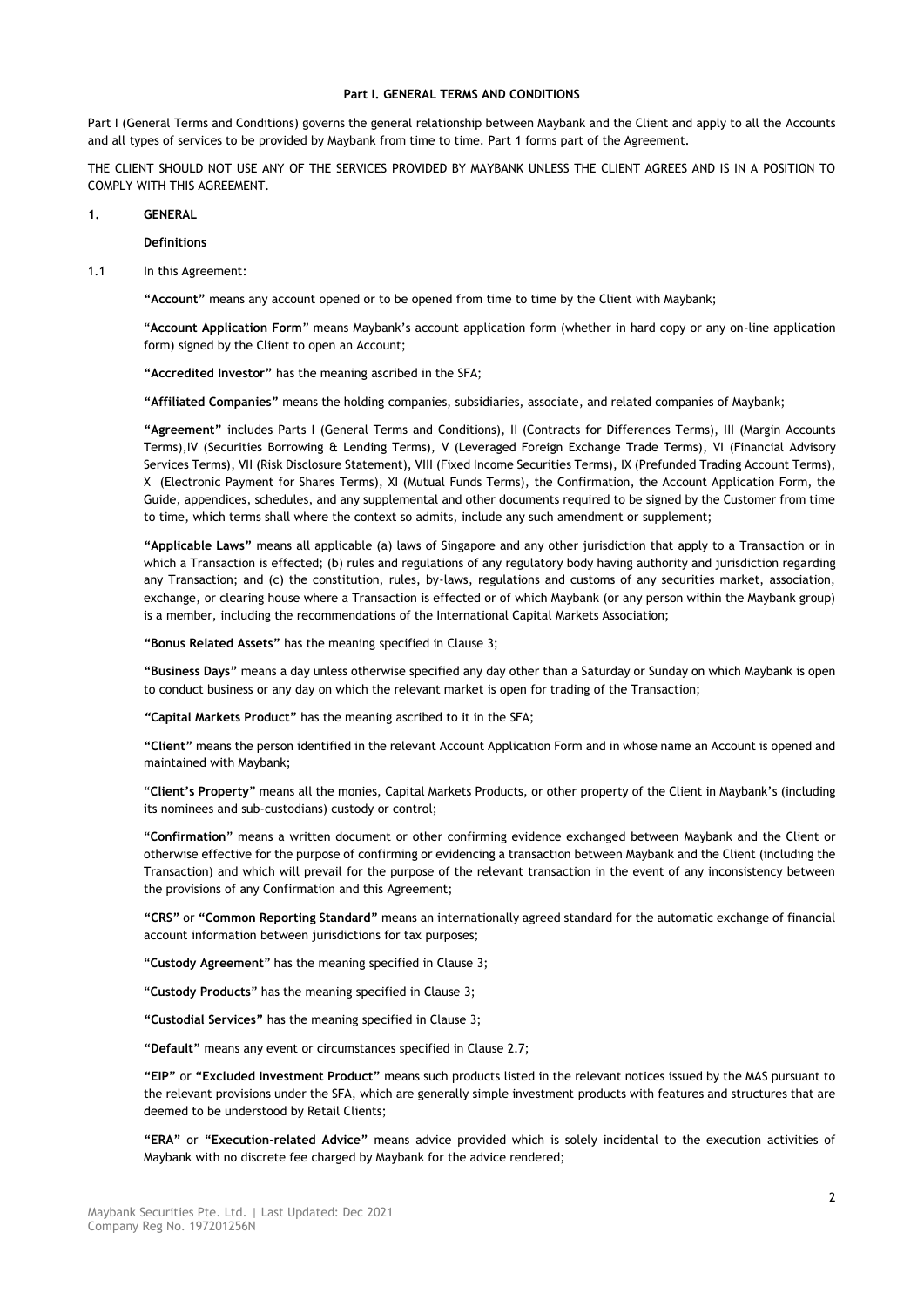**"Expert Investor"** has the meaning ascribed in the SFA;

**"Extraordinary Event"** means any event which Maybank in good faith believes to have a material adverse effect on any Transaction and shall include any form of exchange control restriction or requirement of whatsoever nature affecting availability, convertibility, credit or transfers of currencies, financial instruments or funds, any form of debt or other moratorium on jurisdictions, individuals or entities, any devaluation, redenomination or demonetisation of the underlying currencies or financial instruments of any transaction or any form of restriction or requirement which in Maybank's good faith opinion adversely alters or changes the rights or obligations which Maybank in good faith undertook upon the establishment of such Transaction;

**"FATCA"** means the Foreign Account Tax Compliance Act of the United States;

**"Formal Advice"** means the provision of financial advice pursuant to a financial advisory service agreement;

'**Guide**' refers to the document titled "Guide And Cautionary Notes In Applying For/Continuing With An Account With Maybank Securities Pte Ltd" and provided to the Client either as part of Maybank's account opening application documentation or separately as an update document to explain the changes in the types of services and their respective terms available from Maybank;

**"HK\$"** means the lawful currency of Hong Kong;

**"ID"** has the meaning specified in Claus[e 4.1;](#page-22-0)

**"Institutional Investor"** has the meaning ascribed in the SFA;

**"Loss"** means any and all losses, damages, liabilities, charges, costs, or expenses (of whatsoever nature or howsoever arising), including profits which may be deprived or lost and/or legal fees on a full indemnity basis.

**"Maybank"** means Maybank Securities Pte. Ltd., a company incorporated in Singapore and regulated by the MAS;

**"MAS"** means The Monetary Authority of Singapore;

**"M\$"** means the lawful currency of Malaysia;

**"Online Trading Platform"** has the meaning specified in Clause [4.1;](#page-22-0)

**"Party"** means a party to this Agreement;

"**Personal Data**" means any information protected under the Personal Data Protection Act 2012 of Singapore, or any other information proprietary or personal to the Client;

**"Related Assets"** has the meaning specified in Clause [3;](#page-19-0)

"**Retail Client"** means an individual who is not an Accredited Investor, Institutional Investor, or Expert Investor;

**"Securities Regulation**" means the Securities and Futures (Licensing and Conduct of Business) Regulation of Singapore;

"**SFA**" means the Securities and Futures Act (Chapter 289) of Singapore and the regulations issued under it;

**"SIP"** or **"Specified Investment Product"** means any Capital Markets Product other than an Excluded Investment Product;

**"S\$"** means the lawful currency of Singapore; and

**"Transactions**" means one or more transactions in respect of Capital Markets Products that are or will be governed by this Agreement.

#### **Construction**

1.2 (a) Unless a contrary indication appears, any reference in this Agreement to:

a **"person"** includes any individual, firm, company, corporation, government, state or agency of a state or any association, trust, partnership, or other entity (whether or not having separate legal personality);

a time of day is a reference to Singapore time;

any appendixes, clauses, and parts are to appendixes, clauses and parts of this Agreement; and

"including", "include", "in particular", "for example", "e.g.", or any similar expression shall be construed as illustrative and shall not limit the sense of the words that precede it.

- (b) Headings are for ease of reference only.
- (c) Expressions in the singular form include the plural and vice versa.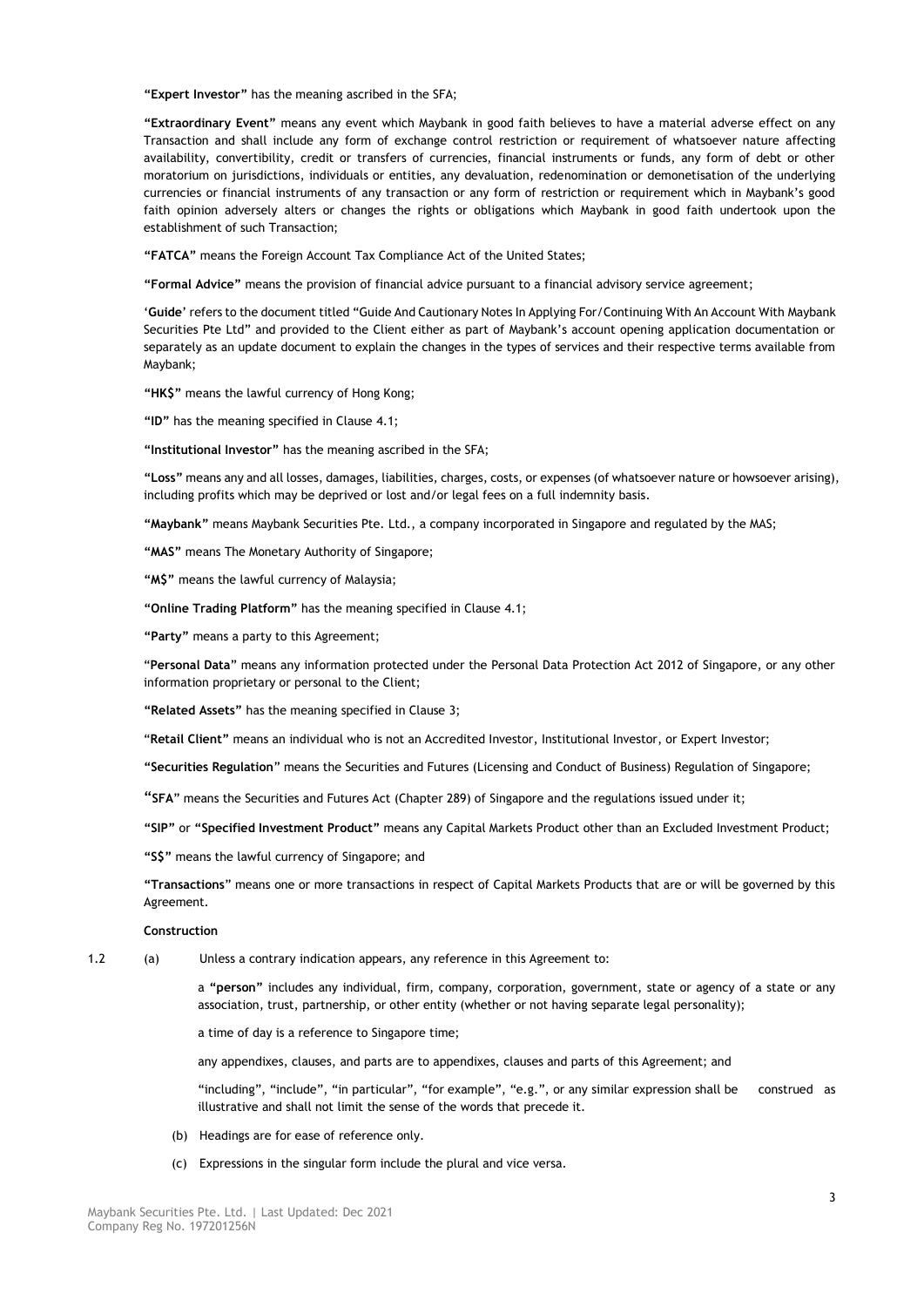- (d) Any reference to any law, statute or regulation or enactment shall include references to any statutory modification or re-enactment thereof or to any regulation or order made under such law, statute or enactment (or under such a modification or re-enactment).
- (e) In the event of any inconsistency between the provisions in this Part I (General Terms and Conditions) and the other provisions governing the respective products and services in II (Contracts for Differences Terms), III (Margin Accounts Terms), IV (Securities Borrowing & Lending Terms), V (Leveraged Foreign Exchange Trade Terms), VI (Financial Advisory Services Terms), VII (Risk Disclosure Statement), VIII (Fixed Income Securities Terms), IX (Prefunded Trading Account Terms), X (Electronic Payment for Shares Terms), XI (Mutual Funds Terms), the provisions in those other Parts will prevail for the purpose of the respective products and services.
- (f) As Parts II, III, IV, V, VI, VII, VIII, IX, X and XI govern the products or services offered by Maybank to the Client, each Part thereof (in addition to Part I) would be applicable to the Client only if the Client has applied or requested for and Maybank has agreed to provide such products or services.
- (g) Unless a contrary intention appears, capitalised terms not otherwise defined in the respective Parts II to XI shall have the meanings assigned to them in this Part 1.
- (h) No rule of law or interpretation to the effect that an ambiguity in a document is to be construed against the party drafting or preparing a document shall apply in respect of this Agreement.

# **Account Opening**

1.3 Upon its acceptance of an application by the Client to open an Account, Maybank shall, in accordance with its general operating procedures, open an Account in the name of the Client upon which the Client may effect transactions in Capital Markets Products or other permitted financial products. Maybank shall be entitled to treat all information provided by the Client in the Account Application Form as accurate. Maybank will not be responsible for any error in the information provided by the Client.

# **Single Agreement**

1.4 All Transactions are entered into in reliance on the fact that this Agreement form a single agreement between the Parties, and the Parties would not otherwise enter into any Transactions.

# **Applicable Laws**

1.5 The services offered by Maybank pursuant to this Agreement and all Transactions entered into by the Client are subject to all Applicable Laws. Maybank may take or refrain from taking any action whatsoever, and the Client shall do all things required by Maybank in order to procure or ensure compliance with Applicable Laws.

# **No Right to Encumber Account**

1.6 The Client shall not without the prior written consent of Maybank assign, charge, or encumber any Account or the Client's rights therein, or create or permit to create, in favour of any person (other than Maybank) any interest in any Account (by way of trust or otherwise). Maybank shall not be required to recognise any person other than the Client as having any interest in any Account.

# **Instructions and Orders**

<span id="page-3-0"></span>1.7 (a) The Client authorises Maybank to rely and act on, and treat as fully authorised by and binding upon the Client, any order instruction or communication (by whatever means transmitted and whether or not in writing) which purports to have been given and which is reasonably accepted by Maybank in good faith as having been given by the Client or on the Client's behalf by any person, without further enquiry on the part of Maybank as

to the genuineness of authority or identity of the person giving or purporting to give such instructions and regardless of the circumstances prevailing at the time. Without prejudice to the foregoing, Maybank shall be entitled (but not obliged) to verify and be satisfied with respect to the identity of the person purporting to give such order or the source and origin of such order and Maybank may not rely or act upon any such order unless and until Maybank is satisfied as to the matters on which Maybank sought verification. The Client agrees that it shall be responsible to Maybank for all engagements, indebtedness and any obligations made or entered into in the Client's name whether in writing or orally, and howsoever communicated or purported to be given in the manner above. Maybank shall not be liable for any Losses incurred by the Client as a result of Maybank so acting. Maybank shall

have the discretion to refuse to accept or act on any orders, instructions or requests of the Client without having to assign any reason for such refusal and Maybank shall bear no liability whatsoever for failing to comply with any orders, instructions or requests of the Client or for exercising or failing to exercise any discretion, power or authority conferred upon Maybank by this Agreement. The record or recollection of any of Maybank's officers, employees or agents receiving oral instructions from the Client is conclusive against the Client as to the contents of such oral instructions.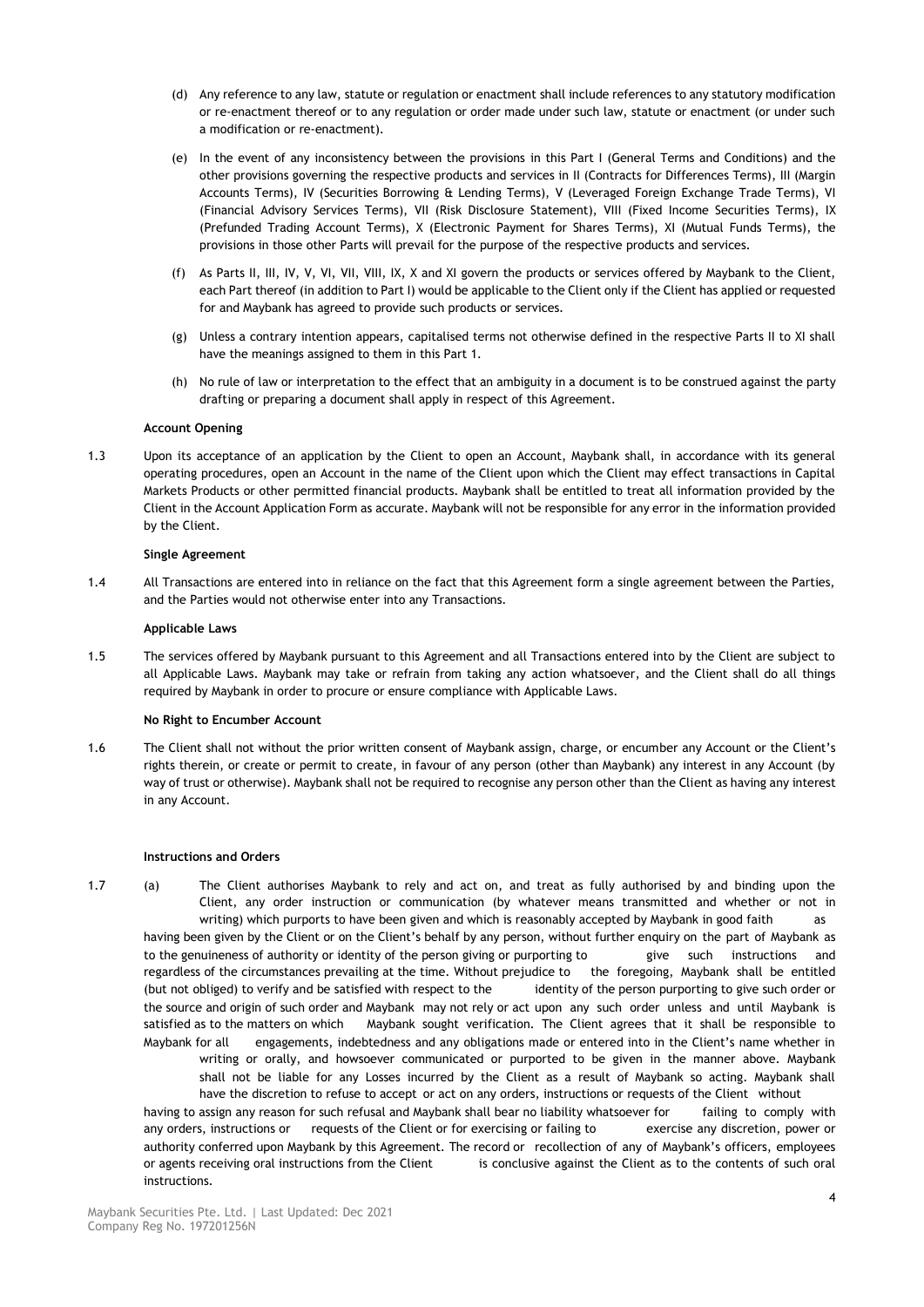- (b) Once an order is received by Maybank, such order is binding on the Client provided that the Client may give an order to withdraw, cancel, revoke or vary a previous order in the manner set out in Claus[e 1.7\(](#page-3-0)c).
- (c) Where the Client gives Maybank an instruction to withdraw, cancel, revoke or vary a previous order, Maybank shall not be obliged to execute such withdrawal, cancellation, revocation or variation unless the previous order has not yet been executed, and provided that the withdrawal, cancellation, revocation or variation, as the case may be, will not prejudice Maybank's position. The Client acknowledges that subsequent orders given to one of Maybank's representatives may not be sufficient to revoke an earlier order given to another of Maybank's representatives, or to cancel an order made with the relevant Maybank representative implementing such order.
- (d) For the avoidance of doubt, the Client shall not assume that its orders have been executed until Maybank confirms the same orally or in writing. However, nothing in this Clause [1.7\(](#page-3-0)d) implies that the Client's orders have not been executed if the Client, for whatever reason, does not receive confirmations of such orders.
- (e) In the event that Maybank decides to act on any order or is otherwise under an obligation to act on any order, Maybank shall be allowed such amount of time to act upon and implement the order as may be reasonable, having regard to the systems and operations of Maybank and the other circumstances then prevailing, and shall not be liable for any loss arising from any delay on the part of Maybank in acting on the order.
- (f) Maybank may send to the Client a Confirmation (if required) after its receipt of an order. The Client shall be responsible for reviewing the Confirmation to ensure that an order has been transmitted, received, processed and duly executed, and shall immediately notify Maybank of any failure to receive an appropriate Confirmation that the order has been received and executed.
- (g) The Client acknowledges and consents to the right of Maybank to aggregate the Client's orders with the orders of Maybank's other clients (whether for execution on other jurisdictions or otherwise). The allotment or distribution of any Capital Markets Products, monies or other property pursuant to such order aggregation to or amongst the Client and Maybank's other clients shall be at Maybank's sole and absolute discretion, and Maybank may also effect Transactions as principal to the counterparty in such jurisdiction. If Maybank so act, Maybank may also take such actions as Maybank may require in order to avoid liability to its counterparty. The Client accepts that such allotment or distribution or actions by Maybank may result in inequities and/or loss to the Client and accepts the risk thereof as being for the Client's account.
- (h) The Client acknowledges and agrees that Maybank's representatives may carry out dealing activities or otherwise operate outside Maybank's office premises and, in this respect, the Client acknowledges and agrees that: (i) it is in the Client's own interest not to use the representative's address as the Client's mailing address for contract notes and statements; (ii) the Client may only enter into Transactions with or otherwise give instructions to Maybank using the telephone or via an internet trading platform, unless Maybank agrees to accept other forms of communication, and such orders are subject to this Agreement; (iii)the Client is responsible for and aware of the attendant risk attached to Transactions executed off-premises; (iv) the Client understands that there might be limitations that may potentially affect the Client's customer service experience, including delays in responding to or executing an instruction or entering into a Transaction, and there is the risk of possible delay in trade processing, outages and unauthorised trading; and (v)the Client agrees to communicate, give instructions and/or place orders only with the representative assigned by Maybank to the Client, and the Client shall be responsible for monitoring its accounts for any unauthorised trading and direct all complaints if any, to Maybank for investigation.
- (i) Maybank may, in its sole and absolute discretion, act either as broker or dealer, or agent or principal in respect of any Transaction, whether such Transaction is effected on the order of the Client or otherwise, and shall not be required to inform the Client of the same. In the event that Maybank assumes the role of the counterparty to any Transaction, Maybank shall be entitled to all gains, profits and benefits derived from such Transaction. Unless otherwise agreed by Maybank, in respect of Transactions on an exchange, Maybank shall act as the Client's agent, and in respect of other Transactions, Maybank shall act as principal to the Client.

# **Fees and Charges**

1.8 The Client agrees to pay all fees, commissions, brokerage, stamp duties, clearing fees, goods and services tax, and other charges which may be payable in relation to any of the services provided or Transactions effected for the Client by Maybank and at such rate(s) as may be determined by Maybank. All payments shall be made without deductions or withholding for or on account of any tax, duty or levy. If Maybank is obliged to so deduct or withhold, the Client shall pay such additional sums to Maybank to ensure that the net amount received by Maybank shall be the full amount properly due to Maybank had the deduction or withholding not applied.

# **Agents**

<span id="page-4-0"></span>1.9 Maybank is authorised to employ agents who may or may not be any of its affiliated companies, to perform all or part of its services or duties, and to provide to such agents information relating to the Client and/or the Transactions requested by the Client. The Client acknowledges and consents to Maybank delegating to and/or using foreign brokers in other jurisdictions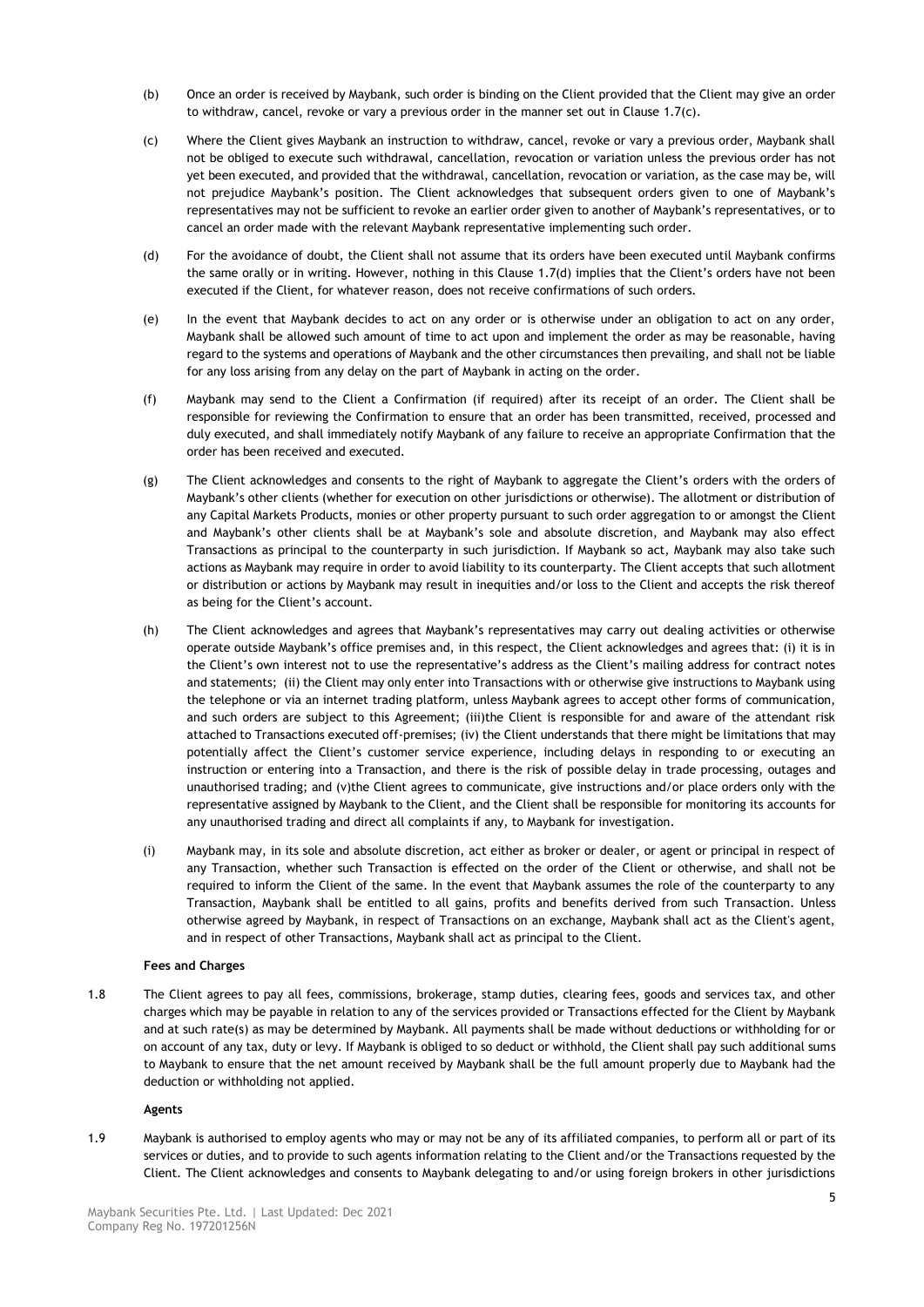for the execution of the Client's orders with respect to Capital Markets Products listed and traded in those jurisdictions. So long as Maybank uses reasonable care in the selection of such brokers, Maybank shall have no liability or responsibility referable to any default or negligence of such foreign brokers. Notwithstanding that as between the Client and Maybank, Maybank is in fact the agent of the Client in using the foreign broker to carry out the Client's orders, Maybank may have to accept sole and principal responsibility to the foreign broker for the executed order. Accordingly, the Client shall indemnify Maybank against any Losses **suffered or incurred** by Maybank arising from or in connection with carrying out the Client's orders, and actions which Maybank deems in good faith necessary to ensure that Maybank will not be in default of its principal obligation or responsibility or to contain or minimize its loss.

# **Payment/Handling of Client's Properties**

- 1.10 Trading representatives are not authorised to collect payment or handle Capital Markets Products on behalf of Maybank. The Client acknowledges that if the Client chooses to effect payment or to deposit Capital Markets Products by delivering a cheque or Capital Markets Products to his trading representative, payment or deposit of the Capital Markets Products shall be deemed to be made only when Maybank receives the cheque or Capital Markets Products from the trading representative and not when the cheque or Capital Markets Products are delivered to the trading representative. The Client agrees that in the event where payments are made prior to the date for settlement of purchases, Maybank shall deposit such amounts into the Client's trust account and shall only withdraw monies from such trust account for the purposes prescribed in the relevant provisions of the Securities Regulation.
- 1.11 Maybank may, for the purpose of depositing Client's Properties received on account of the Client which are denominated in a foreign currency in a trust account, maintain a trust account with a custodian outside Singapore which is licensed, registered or authorised to conduct banking business in the country or territory where the account is maintained.
- 1.12 The Client acknowledges that Maybank may place monies received on account of the Client in an omnibus customer trust account together with monies that Maybank holds for its other clients. As such the Client, further acknowledges that it would be administratively and operationally difficult, if not impossible (in view of the constant fluctuation of the aggregate balance in such account), to account separately for each of Maybank's clients the interest due on their cash balance in the omnibus account as interest will be received on an aggregated basis. In any event, it is also acknowledged and accepted that such an exercise would be likely to cost more than any interest earned. In these circumstances, it is a condition that the Client waives and relinquishes in Maybank's favour all claims for interest that may otherwise accrue with respect to the Client's monies received by Maybank on the Client's account.
- 1.13 The Client consents that Maybank may hold monies received on account of the Client on trust in such forms of investment prescribed in the relevant provisions of the Securities Regulation.
- 1.14 The Client acknowledges that any Capital Markets Products belonging to the Client which are deposited with Maybank may be held with other Capital Markets Products held by Maybank for other clients on an aggregate or omnibus basis. This may in some instances result in prejudice to the Client and the Client accepts and consents to such arrangement.

# **Excess Funds**

1.15 The Client acknowledges that as a general rule excess funds of the Client unless title transferred in favour of Maybank will be held commingled with excess funds of other clients (also not title transferred in favour of Maybank) of Maybank in a trust account in accordance with the relevant provisions of the Securities Regulation. The Client hereby grants Maybank the authority at its discretion to pool any excess funds in the Client's trust account with those of other clients of Maybank, and at its further discretion and subject to compliance with the relevant provisions of the Securities Regulation, to place such funds with either an interest-paying institution or with a fund manager for management with intent to enhance returns on such excess funds by way of investing the same in money market funds. The Client acknowledges that such placement is at Maybank's discretion and Maybank shall have no liability or responsibility if no such placement is made and so long as a placement is made in good faith. As the returns from the funds placed will be returns on a fluctuating amount, it is neither practical nor feasible to calculate the amount pro rata due to the Client and thus the Client accordingly agrees to waive entitlement to claim the returns actually due to the Client's amount of excess funds in return for Maybank paying the Client out of the overall returns from the funds, of which the Client's excess funds is a part of, the returns as Maybank in good faith deems appropriate. It is Maybank's objective to try and ensure that the Client receives a return that is at least equivalent to the average interest payable on savings accounts at local banks in Singapore or any other rates as may be decided by Maybank from time to time but Maybank shall not be liable if for any reason the said overall returns is not, in Maybank's good faith determination, sufficient for Maybank to pay each of its clients (including the Client) the minimum interest that it is Maybank's said objective to try to pay to the Client out of the same and Maybank only pays out to the Client a lesser sum or no sum at all by way of interest.

# **Interest**

1.16 The Client agrees to pay interest on all sums due to Maybank after as well as before judgment at such rate(s) of interest as may be determined from time to time by Maybank, and whether or not prior notification thereof has been given to the Client. Foreign currency denominated accounts (e.g. M\$ or HK\$) are charged different interest rates. Interest shall be settled in S\$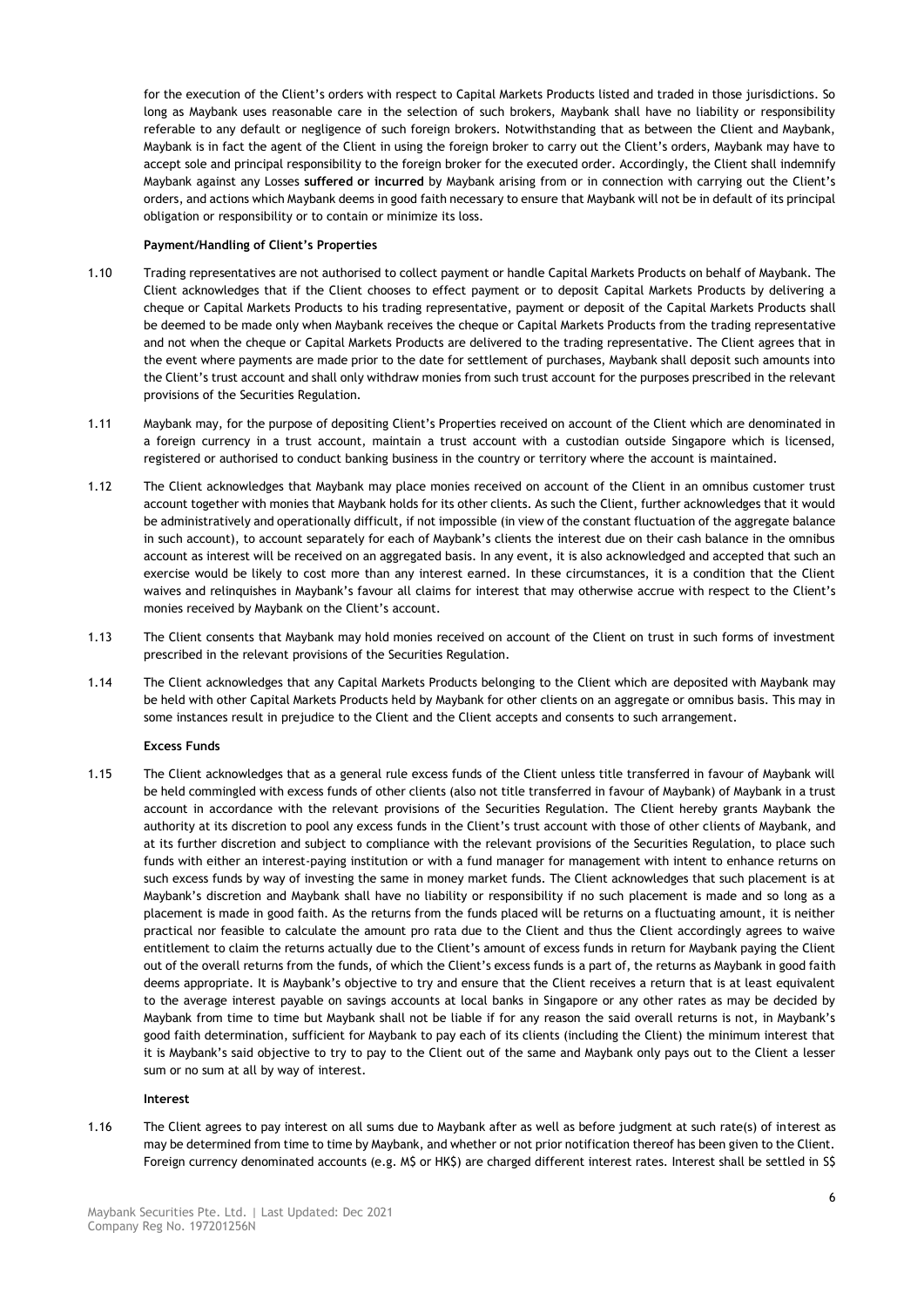at an exchange rate to be determined by Maybank. Interest shall accrue on a daily basis on a 365-day year or 366-day leap year for all outstanding sums due from the due date to the date of full payment.

**Set-off**

1.17 Maybank shall be entitled, without prior notice to the Client, to set-off any debts, liabilities or amounts owing by the Client against any amounts due to the Client or any monies held on behalf of the Client or to which the Client is beneficially entitled including any monies held on trust or as collateral or in the trust account for the Client whether the debts are actual or contingent and irrespective of any differences in currency. Maybank shall be entitled to effect such currency conversions and at such rates of exchange as Maybank may in its absolute discretion deem necessary or appropriate in order to effect such set-off.

**Lien**

1.18 The Client agrees that all the Client's Properties shall be subject to a general lien or liens in favour of Maybank, its nominees, custody and/ or other agents (and the Client shall be deemed to have given any required consent(s) in writing or otherwise in respect thereof) for the discharge of all or any indebtedness and other obligations of the Client to Maybank. The Client shall not be entitled to withdraw any monies or Securities held by Maybank pending the repayment in full to Maybank of any indebtedness of the Client to Maybank. Maybank shall be entitled at any time and without prior notice to the Client to retain apply sell or dispose of all or any of the Client's Properties if any such obligation or liability is not discharged in full by the Client when due or on demand in or towards the payment and discharge of such obligation or liability, and Maybank shall be under no duty to the Client as to the price obtained or any losses or liabilities incurred or arising in respect of any such sale or disposal.

# **Creation of Security Interest**

- <span id="page-6-0"></span>1.19 As a continuing security for the payment and satisfaction on demand of all monies and liabilities and the performance of all obligations hereunder which are now or any time may be due, owing or incurred by the Client to Maybank, the Client hereby charges to Maybank, free of all encumbrances and adverse interests, by way of first fixed and equitable charge of all the Client's Properties (and whether posted as collateral to Maybank or otherwise) and which are now or in the future deposited with or are held by Maybank or its nominee, by way of a first fixed legal mortgage all such Client's Properties, the title to which has been transferred by the Client or the Client's nominee to Maybank or Maybank's nominee, in each case, including dividends, rights, monies or property accruing in respect thereof.
- 1.20 The Client shall, upon request by Maybank, forthwith execute all such transfers and other documents as may be necessary to enable Maybank or Maybank's nominee to perfect the charge, to be registered as owner of, or otherwise to obtain legal title to, any Client's Properties deposited with or held by it and which are charged to Maybank pursuant to Clause [1.19.](#page-6-0)The Client shall, upon request by Maybank, forthwith execute all such transfers and other documents as may be necessary to enable Maybank or Maybank's nominee to perfect the charge, to be registered as owner of, or otherwise to obtain legal title to, any Capital Markets Products (including Custody Products) Client's Properties deposited with or held by it and which are charged to Maybank pursuant to Clause [1.19.](#page-6-0)
- <span id="page-6-1"></span>1.21 Notwithstanding any provision to the contrary in this Agreement and subject to compliance with Applicable Laws, the Client acknowledges and agrees that Maybank may with respect to all the Client's Properties and other Client's Properties that now or in the future is in Maybank' possession and/or control (whether posted as collateral to Maybank or otherwise):
	- (a) create over such properties described under Clause [1.21](#page-6-1) any encumbrance in favour of a third party by way of security, re-security, charge, re-charge, pledge, re-pledge, hypothecation, re-hypothecation or otherwise to secure Maybank's obligations to a third party account (if mortgaged, pledged or hypothecated otherwise than on a pool basis and otherwise for an amount that does not exceed the aggregate amounts owed by all clients collectively in the pool to Maybank); create over such properties described under Clause [1.21](#page-6-1) any encumbrance in favour of a third party by way of security, re-security, charge, re-charge, pledge, re-pledge, hypothecation, rehypothecation or otherwise to secure Maybank's obligations to a third party account (if mortgaged, pledged or hypothecated otherwise than on a pool basis and otherwise for an amount that does not exceed the aggregate amounts owed by all clients collectively in the pool to Maybank); or
	- (b) assign, invest, use or otherwise dispose of such properties described under Claus[e 1.21](#page-6-1) for Maybank's own benefit either separately or together with identical property provided by other clients/parties.
- 1.22 The Client agrees that no compensation will be payable to the Client in connection with the exercise by Maybank of its rights pursuant to Clause [1.21](#page-6-1) and that Maybank is the sole beneficiary of any fee or commission that Maybank may earn from any exercise of Maybank' rights under this Clause [1.21.](#page-6-1)The Client agrees that no compensation will be payable to the Client in connection with the exercise by Maybank of its rights pursuant to Clause [1.21](#page-6-1) and that Maybank is the sole beneficiary of any fee or commission that Maybank may earn from any exercise of Maybank' rights under this Clause 3.16.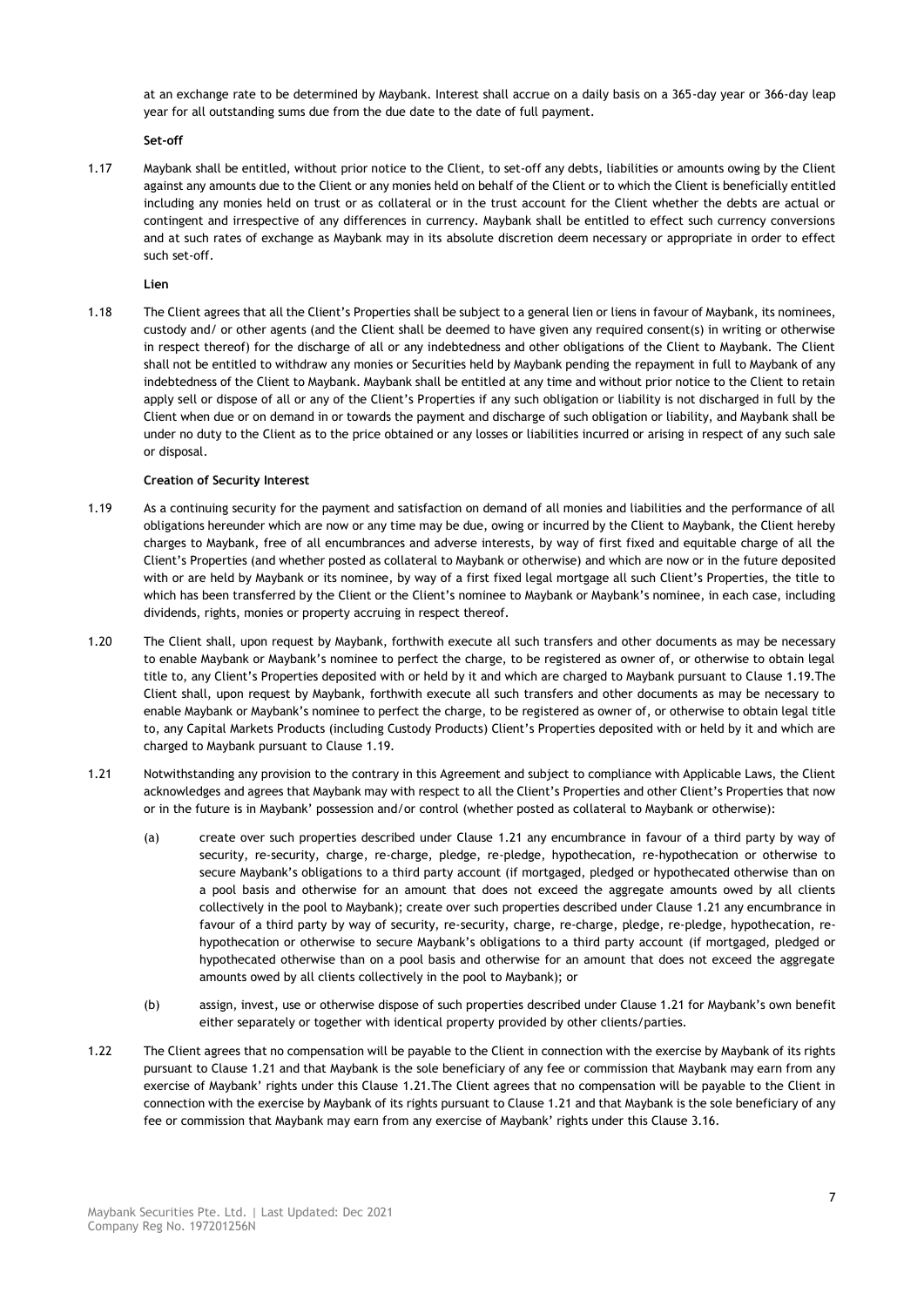- 1.23 For the avoidance of doubt, Maybank shall not be obliged with respect to any of the Client's Properties or other property to retain the same in its possession or control (being entitled to treat all of the same as fungibles) or to retain for the duration of the Account with Maybank like Client's Properties or other property of equivalent amount.
- 1.24 Maybank' only obligation is, subject to the Client having discharged all the Client's existing obligations and properly terminated the Account(s) with Maybank and subject otherwise to Maybank's rights under this Agreement (including any right of interim liquidation or sale of the Client's Properties and other property) as the Client may be entitled to demand of Maybank, to return to the Client like Client's Properties and other property (as relevant) of equivalent amount.
- 1.25 The Client also agrees that notwithstanding any contrary provision elsewhere in this Agreement that in the event of the Client's insolvency:
	- (a) Maybank has the right at Maybank's option to convert any obligation Maybank may otherwise have to return the Client's Properties and/or other property (other than cash) into an obligation instead to pay the aggregate market value for the same;
	- (b) subject such converted payment obligation to Maybank's general right of set-off (in addition to any other rights of setoff and/or consolidation of accounts or obligations Maybank may have at law or in contract); and/or
	- (c) Maybank shall be further entitled to immediately enforce the security created pursuant to Clause [1.9](#page-4-0) by way of disposing or otherwise dealing with any part or all of the Client's Properties using or employing any and all powers granted hereunder or otherwise to a mortgagee or chargee under the laws of Singapore.
	- (d) Maybank shall be further entitled to immediately enforce the security created pursuant to Clause [1.19](#page-6-0) by way of disposing or otherwise dealing with any part or all of the Client's Properties using or employing any and all powers granted hereunder or otherwise to a mortgagee or chargee under the laws of Singapore.
- 1.26 Subject to Maybank being satisfied that all obligations and liabilities of the Client under the Account have been duly performed or observed, Maybank may re-transfer or re-deliver any Client's Properties charged to Maybank at any time and shall do so upon request by the Client.
- <span id="page-7-0"></span>1.27 Nothing in this Agreement shall restrict the operation of any general lien or other rights or lien whatsoever which Maybank may be entitled to under the general law.
- <span id="page-7-1"></span>1.28 The Client acknowledges that Maybank may create over any encumbrance (such as mortgage, charge, pledge or hypothecation) over the Client's Properties to secure the Client's indebtedness to Maybank and acknowledges and confirms that it has read and understood the terms set out under Clauses [1.19](#page-6-0) to [1.27](#page-7-0) and that the risks involved in agreeing to such arrangements had been explained to the Client, including the risks that the Client may lose ownership to the Client's Properties if Maybank enforces its rights against the Client pursuant to Clauses [1.19](#page-6-0) to [1.27.](#page-7-0) For avoidance of doubt, the Client's acknowledgment under this Clause [1.28](#page-7-1) constitutes its written consent to allow Maybank to create security interest over the Client's Properties.

# **Power of Attorney**

1.29 The Client hereby irrevocably appoints Maybank, through any of its directors or officers as the attorney of the Client for each and all of the purposes of this Agreement and with the power to sign and execute all documents and perform all acts in the name and on behalf of the Client to facilitate any transactions under or pursuant to the Account or to implement or perform any of the Client's duties or responsibilities herein or the enforcement of this Agreement or to give effect or substance thereto.

# **Ratification**

1.30 The Client agrees to ratify and confirm any and all acts and things done or caused to be done by Maybank for and on behalf of the Client or otherwise in relation to the Account, or any of the services provided by Maybank or anything done pursuant to this Agreement.

# **Representations, Warranties and Undertakings**

- 1.31 The Client represents and warrants to Maybank as follows (which representations and warranties shall be deemed to be repeated on a continuous basis for so long as the Client has any Account with, receives any services from, or has any outstanding transaction with, Maybank):
	- (a) the Client has full capacity and authority to accept and agree to this Agreement, to open, maintain and/or continue to maintain all Account(s) from time to time opened and/or maintained and/or continued to be maintained with Maybank, and to give Maybank orders thereon;
	- (b) the Client has read, understood and accepted the terms of Part VII (Risk Disclosure Statement) and that Part VII (Risk Disclosure Statement) is not a substitute for taking independent advice; and unless otherwise agreed by Maybank in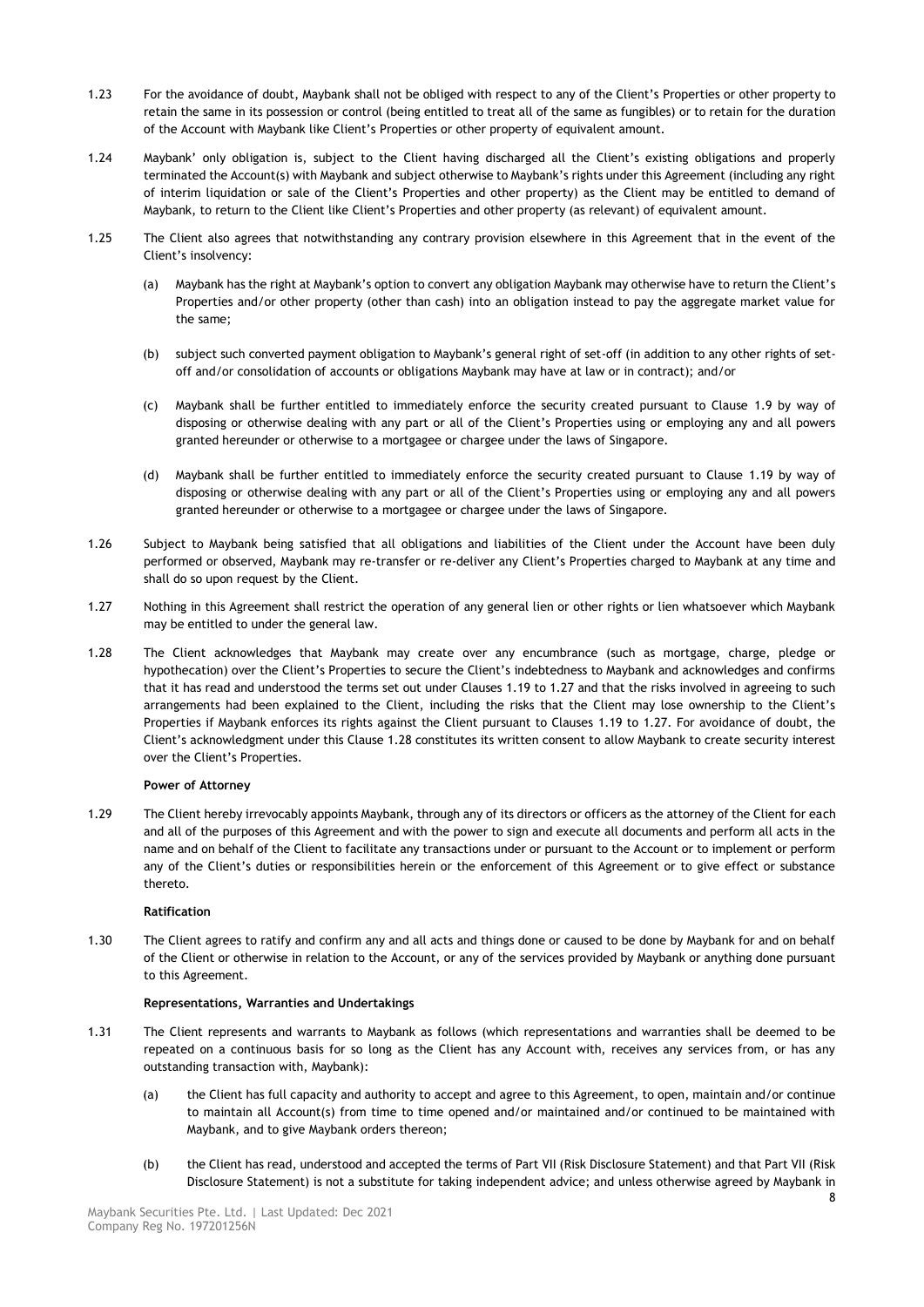writing or otherwise stated in this Agreement, no Transaction will be entered into in reliance on any statement, advice or information by Maybank;

- (c) the Client has all authorisations, consents, licences or approvals (whether under applicable laws or otherwise) required to accept and agree to this Agreement, to open, maintain and/or continue to maintain all Account(s) from time to time opened and/or maintained and/or continued to be maintained with Maybank, and to give Maybank orders thereon;
- (d) the Client is not an employee of any governmental or self-regulatory organisation in any jurisdiction, including any exchange or a member firm thereof, or engaged in the business of dealing (either as agent or principal) in any of the property traded under the Account(s), and the Client shall promptly notify Maybank if it becomes so employed;
- (e) unless agreed by Maybank, no person other than the Client has an interest in any Account;
- (f) except with the express written consent of Maybank, and except for any encumbrance created hereunder, no person has or will have any encumbrance over any Account and/or over any cash or property in any Account;
- (g) except where execution-related advice in relation to any Capital Markets Product or Formal Advice is given, any orders placed or any other dealings in the Account(s) are solely and exclusively based on the Client's own judgment and after the Client's own independent appraisal and investigation into the risks associated with such orders or dealings and the Client's own independent determination of the orders or dealings being specifically suitable for the Client based on the Client's own assessment of its investment objectives, financial situation, particular needs, ability and willingness to take relevant risks;
- (h) Maybank shall not be under any duty or obligation to inquire into the purpose or propriety of any order and shall be under no obligation to see to the application of any funds delivered by the Client in respect of any Account;
- (i) any person(s) empowered to act on the Client's behalf has been duly authorised;
- (j) all information provided by the Client to Maybank in connection with this Agreement, the Account Application Form and each Transaction is true, complete and accurate in all respects and shall remain true, complete and accurate unless and until the Client notifies Maybank to the contrary;
- (k) the Client is the beneficial owner of the Custody Products or has authority from the true owner to deal with such Custody Products;
- (l) the Custody Products are fully paid for, in the required or regular form and in good delivery order;
- (m) there is no defect in title, security interest or encumbrance affecting the Custody Products;
- (n) the Client has received, read, understood and accepted that the level(s) of services available to the Client will, where the Client is a Retail Client, vary depending on whether the Client is transacting or intending to transact in an SIP or an EIP. The Client further and specifically confirms that he has read and understood all the contents of the Guide**,** and accepts the conditions and limitations for each and every service available to the Client depending on whether the Client is transacting or intending to transact in an SIP or an EIP; and
- (o) the Client has read, understood and accepted the terms for Maybank's provision of services to the Client as described in the Guide and therefore that where the Client is not a Retail Client, the Client agrees and accepts that Maybank provides the Client with solely execution only services for and with respect to all the Transactions with or through Maybank. As such, the Client also accepts sole responsibility for determining the merits or suitability of any and all Transactions that it may enter into with or through Maybank.
- <span id="page-8-0"></span>1.32 The Client agrees and undertakes with Maybank as follows (which undertakings shall be deemed to be repeated on a continuous basis for so long as the Client has any Account with, receives any services from, or has any outstanding transaction with, Maybank):
	- (a) to immediately inform Maybank of any changes to the representations and warranties provided by the Client in this Agreement or the Account Application Form, or in the event that such representations or warranties are no longer accurate or correct;
	- (b) to immediately notify Maybank in writing in the event of any change to the personal information or circumstances or any other relevant information the Client provided or is required to provide to Maybank;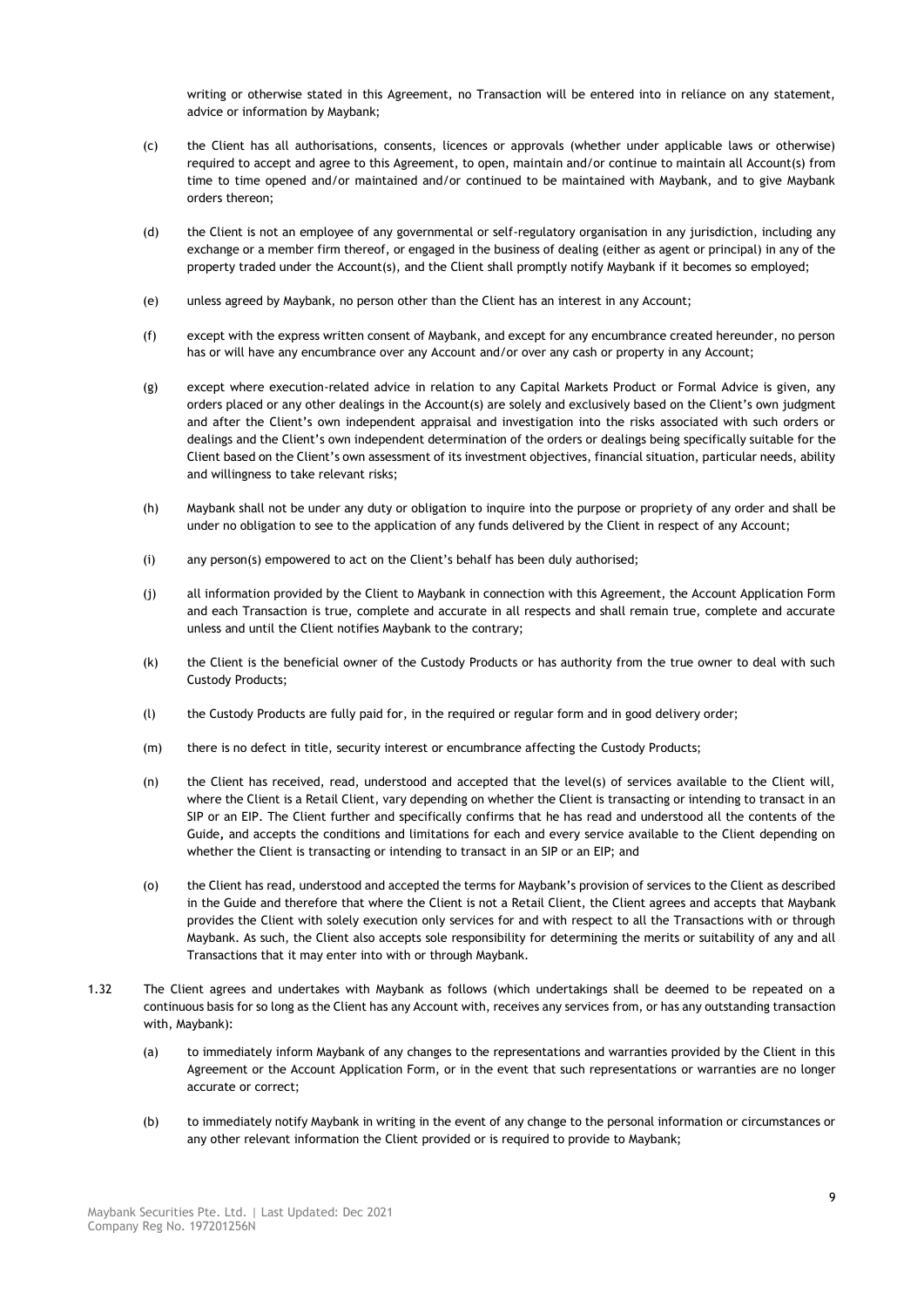- (c) to effect all stamping, filing or registration of all documents which may be required under the laws of any relevant jurisdiction;
- (d) to forthwith furnish such financial information to Maybank as it may request from time to time;
- (e) to assume responsibility for any disclosure of any shareholding or other interest required under any Applicable Laws; and
- (f) to immediately notify Maybank in writing of any change to the specimen signature used by the Client from what was used in the Account Application Form and to provide a copy of the same.
- 1.33 For the purposes of Clause [1.32](#page-8-0)(a), (b), (d) and (f), any change to the Client's information, including his address, that is notified to Maybank by the Central Depository (Pte) Ltd, may, at Maybank's sole discretion, be treated as a written notification of the same from the Client to Maybank.

# 1.34 **Service of Documents**

Any documents and notices served on the Client by Maybank may be in writing and addressed to the Client's address stated in the Account Application Form or any agreements entered into between the Client and Maybank or any other address as the Client may notify Maybank in writing from time to time and shall be deemed to have been duly served and effective 48 hours after posting or, if sent by telex, facsimile or any other electronic means, upon dispatch or, if served by hand, upon delivery. Whenever the Client receives any statements of account or any document in connection with the Account, the Client agrees that he will inform Maybank of any mistake, omission or disagreement within fourteen (14) days from the date the same was posted/delivered or such other duration as may be stipulated in the said document. If the Client fails to do this, he agrees he no longer has the right to dispute the accuracy of the statement or document. Accordingly, Maybank has the right to treat the Client's silence as the Client's representation that the statement or document is accurate. However, should Maybank discover at any time that the statement or document is inaccurate, Maybank can still amend the same.

# **Force Majeure**

<span id="page-9-2"></span>1.35 Maybank shall not be held liable to the Client for any partial performance delay in performance or non-performance of any of its obligations under any agreement with the Client by reason of any cause beyond Maybank's control, including any act of force majeure, any breakdown or failure of transmission communication or computer facilities postal strikes or other industrial actions the failure of any exchange market or clearing house or failure of any relevant correspondent or other agent for any reason to perform its obligations war hostility riot civil commotion requisition by any government or any regional or local authority, or any agency thereof, or any law, regulation, edict, executive order or mandate of any such body or any act of God fire flood frost storm or explosion. The Client agrees that any and all Securities documents and/or other personal property deposited, whether held by Maybank or its agents, are at the Client's sole risk as regards any loss or destruction of or any damage to the same.

# **Indemnity**

- <span id="page-9-0"></span>1.36 The Client will indemnify Maybank and hold Maybank harmless against any Losses to which Maybank may become subject, and reimburse Maybank for any expenses (including legal fees and expenses) incurred by Maybank in connection therewith, insofar as such Losses arise out of or are based upon or are in any way related to this Agreement (including Client's breach of this Agreement, any exposure to financial losses by Maybank in relation to the Transactions, and any Losses incurred by Maybank if an insolvency event occurs in respect of the Client), the Transactions, the Client's access or use of the internet trading platform, the provisions of any agreement entered into between the Parties, or any action taken by Maybank to enforce its rights.
- <span id="page-9-1"></span>1.37 Without limiting the generality of the foregoing indemnification, Maybank shall be indemnified for all costs and expenses, including legal fees, for Maybank's successful defense against claims by Client that Maybank was grossly negligent or engaged in willful misconduct. This indemnification obligation in Clause[s 1.36](#page-9-0) an[d 1.37](#page-9-1) shall survive the termination of this Agreement.

# **Limitation of Liability**

- 1.38 Maybank shall not be liable for any loss or damage whatsoever (including economic, indirect or consequential loss, anticipated profits, or punitive damages) that the Client may suffer or incur due to any act or omission of Maybank or any of its appointed agents or servants in the execution or performance of any Transaction except for any act, omission or default caused by the willful default, gross negligence or fraud of Maybank, its officers or employees.
- 1.39 If and to the extent Maybank is found liable for any losses or damages suffered or incurred by the Client, the maximum amount of Maybank's liability will be limited to the amount of fees paid by the Client to Maybank for the relevant Transaction.

# **Exclusion of Liability**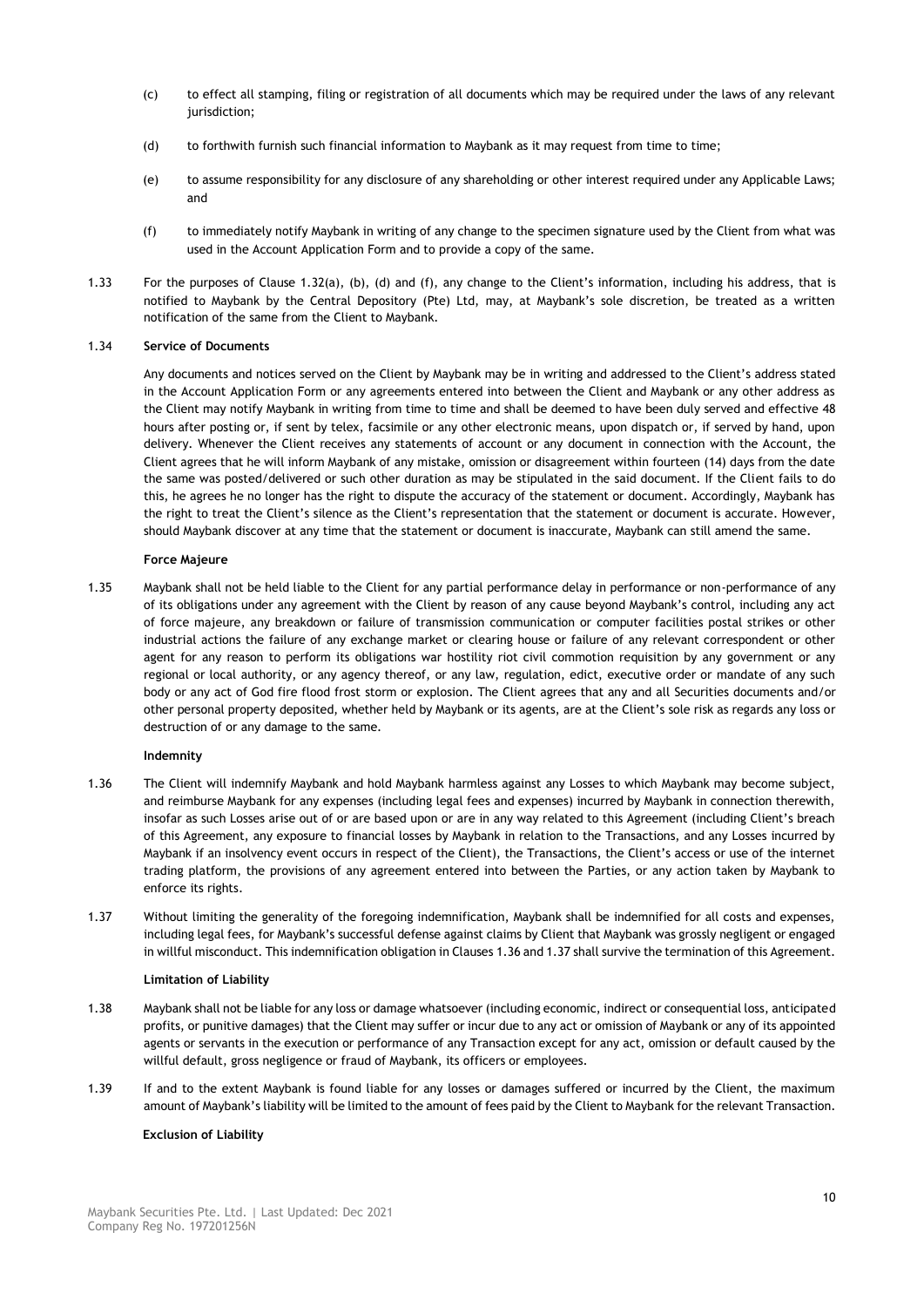- 1.40 Neither Maybank nor its employees, officers and Affiliated Companies shall be liable in contract or tort or otherwise howsoever and whatever the cause for any Losses, any loss of profit, business or revenue, or any special, indirect or consequential damages of any nature whatsoever, suffered or incurred by the Client as a result of or in connection with:
	- (a) the provision of the services pursuant to this Agreement or the entry into any Transaction;
	- (b) the **reliance or use of the information** or trading and other services provided through the Online Trading Platform;
	- (c) any **interruption, interference,** delay, suspension, malfunction, breakdown, operator error, bugs, virus or loss of use of any of the services provided through the Online Trading Platform
	- (d) **any failure of any computer hardware, application software o**r other software utilised in relation to the provision of the services on the Online Trading Platform whether of Maybank or otherwise;
	- (e) **any cause, circumstances, acts or events over which Maybank does not have control including** any government restriction, exchange ruling, suspension of trading, war, strike, industrial action, civil commotion, the failure of any electronic or mechanical equipment, Internet service provider, telephone or other communication systems lines or devices, public utility systems, unauthorised access or theft (including theft of passwords, codes or log-in sequences);
	- (f) any delay failure neglect or omission to carry out or execute any orders or instructions given by the Client through the Online Trading Platform notwithstanding that the orders or instructions were received by the Online Trading Platform;
	- (g) any inaccuracy, error, delay in or omission of any information or transmission or delivery of any information due to any negligent act or omission by any disseminating party;
	- (h) any delay, failure, error, omission which may ensue from the maintenance of the Online Trading Platform system infrastructure from time to time;
	- (i) the failure of any electronic protective measures, including filters and anti-virus software, whether for the protection of the integrity of the Online Trading Platform system or the filtering out of inappropriate orders for execution or howsoever otherwise;
	- (j) the manner in which Maybank holds the Custody Products hereunder or deals with monies received or intended to be received in connection herewith;
	- (k) the loss, theft or destruction of, or any damage to, any of the Custody Products or certificates relating thereto;
	- (l) the performance or non-performance of Maybank's duties hereunder (except insofar as the same arises as a result of the negligence, fraud and/or willful default of Maybank);
	- (m) the act, omission, failure or insolvency of any sub-custodian, nominee, agent, delegate, or service providers selected by Maybank to perform its obligations to Maybank or any entity providing central depository, clearing and/or settlement facilities; or
	- (n) any "force majeure" events as described under Clause [1.35](#page-9-2) or any other cause beyond the reasonable control of any disseminating party;

# **Disclosure**

- 1.41 The Client may provide Maybank Personal Data in connection with the Account or Personal Data may be collected or compiled in the ordinary course of the relationship between the Parties.
- <span id="page-10-0"></span>1.42 The Client accepts that Personal Data will be collected, used, disclosed and/or processed by Maybank for one or more of the following purposes:
	- (a) Opening and operating the Account, including closing the Account;
	- (b) Providing the Client with the products and services of Maybank, as well as products and services by other external providers provided through or co-branded with Maybank;
	- (c) Attending to the administration of the Account or managing the relationship with Maybank, including carrying out the instructions of the Client, updating the Client on the products and services of Maybank from time to time, responding to any enquiries from the Client, handling feedback or complaints by the Client, or processing any applications or requests for new products and services made by the Client;
	- (d) Carrying out due diligence or other screening activities (including background checks) in accordance with legal or regulatory obligations or risk management procedures (including those designed to combat financial crime, "knowyour-client", anti-money laundering, counter-terrorist financing or anti-bribery), that may be required by Applicable Laws or by the policies and procedures of Maybank;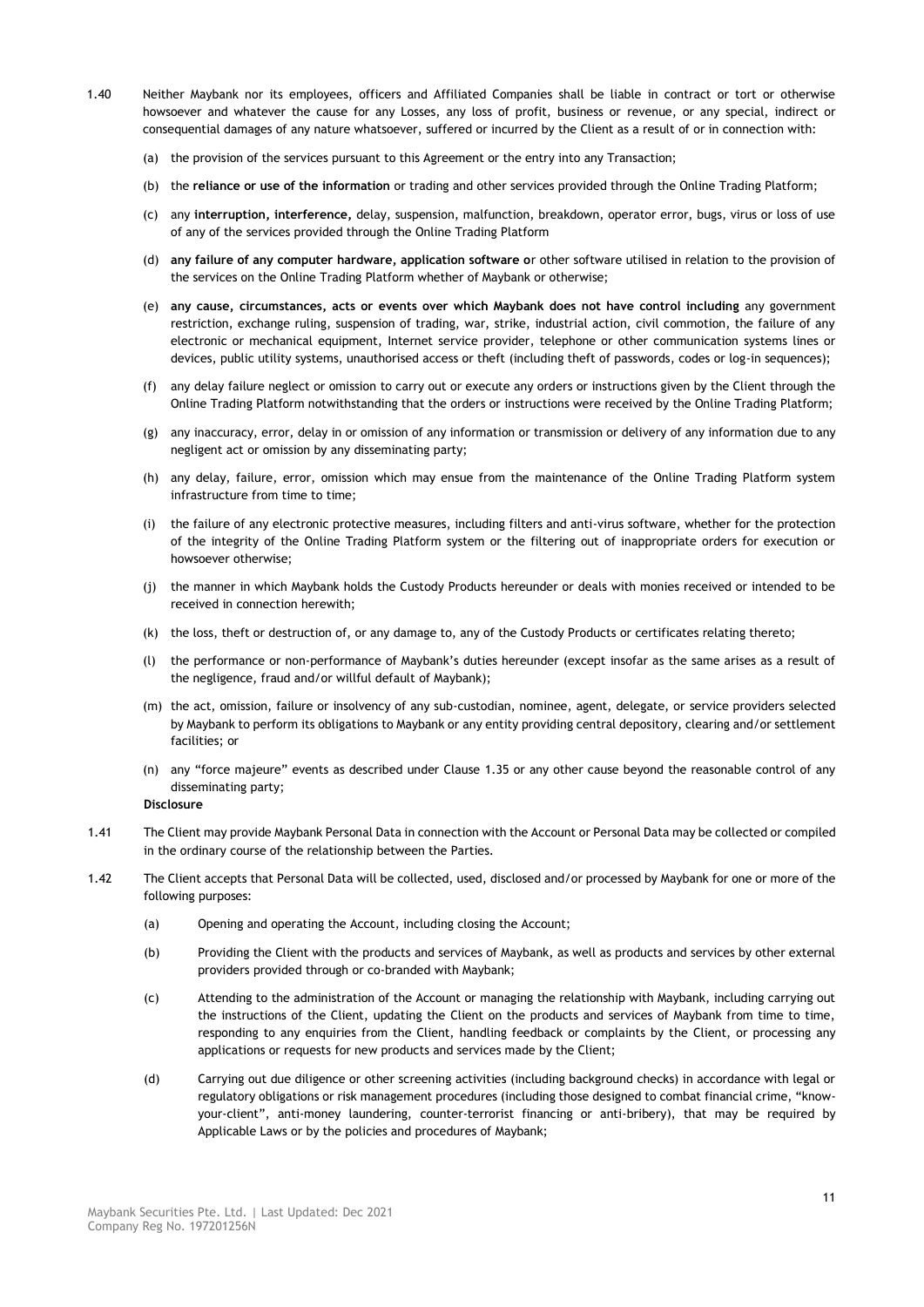- (e) Dealing in any matters relating to the products and services which the Client is entitled to under this Agreement (including the creation and distribution of correspondence, statements, invoices, confirmations, advice, information, reports or notices, which may involve disclosure of Personal Data to third parties);
- (f) Providing the Client with marketing, advertising and promotional information, materials and/or documents relating to banking, investment, credit and/or financial products and/or services that Maybank may be selling, marketing, offering or promoting, whether such products and/or services exist now or are created in the future;
- (g) Enforcing Maybank's legal and/or contractual rights against the Client, including the recovery of any amounts owed to Maybank;
- (h) Attending to credit or account review and approval, including undertaking initial and anticipatory credit checks or assessments, and verification of ongoing creditworthiness and standing;
- (i) Preventing, detecting and investigating fraud, misconduct, any unlawful action or omission in connection with the Account or the Client;
- (j) Managing the infrastructure and business operations of Maybank, and complying with policies and procedures that may be required by Applicable Laws or that may have been put in place by Maybank, including those relating to audit, finance and accounting, billing and collections, information technology systems, risk management, data warehousing and website hosting, training, knowledge management, testing, business continuity, and records, document and print management;
- (k) Maintaining the security of Maybank premises (including the use of security cameras);
- (l) Complying with Applicable Laws;
- (m) As Maybank is compliant with both FATCA and CRS, the Client agrees that all necessary information on reportable accounts will be provided to the relevant regulator in the applicable markets or jurisdiction, and such regulator may report the information disclosed to the Internal Revenue Service or any equivalent regulator under the terms of any inter-governmental agreement applicable to the Account or Client;
- (n) Providing the necessary information on reportable accounts to the relevant regulator in the applicable markets or jurisdiction in compliance with the FATCA and CRS to facilitate the reporting of such information by the relevant regulator to the Internal Revenue Service or any equivalent regulator under the terms of any inter-governmental agreement applicable to the Account or Client;
- (o) Registering the Client's participation in any contest, lucky draw, campaign, promotion, event, survey or questionnaire of Maybank or the Affiliated Companies;
- (p) Conducting data analyses, market research and surveys relating to any products and/or services provided by Maybank or jointly with another party with the aim of improving the products and/or services which may be relevant to the Client;
- (q) Facilitating any proposed or actual business assignment, transfer, participation, or sub-participation in any of Maybank's rights or obligations in respect of the Client's relationship with Maybank; and
- (r) Using for purposes reasonably related to the above or in a manner consistent with Maybank Privacy Policy on the Maybank website.
- <span id="page-11-0"></span>1.43 The Client acknowledges and accepts that Maybank may disclose Personal Data to any of the following third parties, whether in Singapore or elsewhere, to process Personal Data for any of the purposes in Clause [1.42:](#page-10-0)
	- (a) The Affiliated Companies;
	- (b) Service providers, suppliers, agents, or intermediaries of Maybank;
	- (c) Credit reference agencies, rating agencies, direct or indirect providers of credit protection, banks or financial institutions or debt collection agencies;
	- (d) External products or service providers that are providing products or services through Maybank;
	- (e) Auditors and professional advisers of Maybank
	- (f) Any person to whom Maybank or the Affiliated Companies need to disclose information under applicable law;
	- (g) Assignees or successors in title of Maybank; and/or
	- (h) Any local or foreign regulatory body, government agency, statutory board, ministry, departments or other government bodies and/or its officials.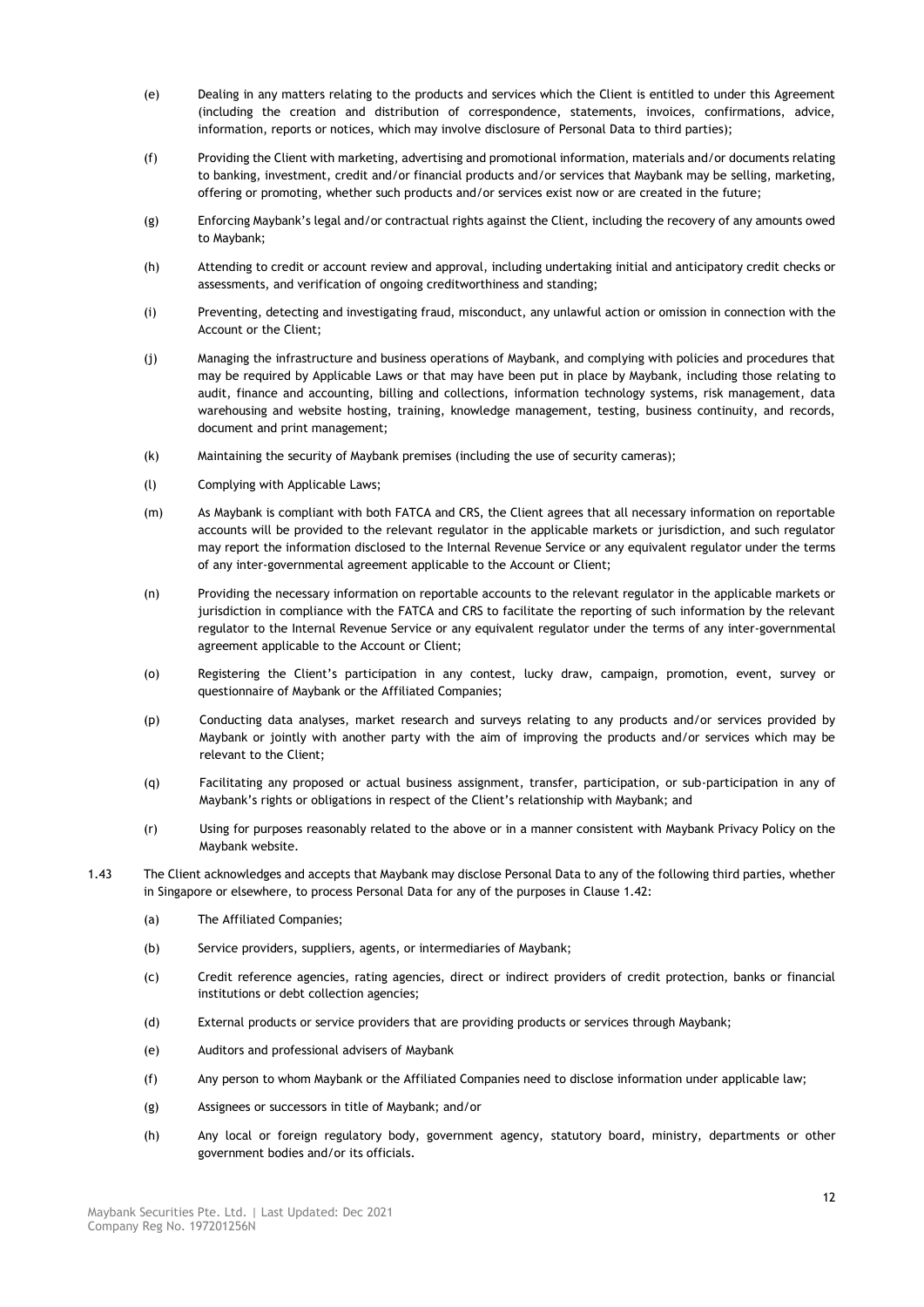- 1.44 In disclosing Personal Data to third parties for the purposes under Clause [1.42,](#page-10-0) Maybank will require such third parties to keep the Personal Data confidential and secure.
- 1.45 The Client may consent to the collection, use, processing and disclosure of Personal Data in any of the following ways:
	- (a) Signing a relevant form, including application form(s), account opening document(s) or personal data consent form;
	- (b) Providing notice of consent; or
	- (c) Be deemed to have consented in any other manner permitted by law.
- 1.46 For the avoidance of doubt, if any applicable data protection legislation permits Maybank to collect, use or disclose Personal Data without the Client's consent, such permission granted by the law shall continue to apply.
- 1.47 By providing Personal Data relating to a third person such as the Client's dependent, spouse or children to Maybank, the Client represents and warrants that the consent of that third person has been obtained for the collection, use, disclosure and processing of the Personal Data for the purposes listed in Clause [1.42](#page-10-0) and to such third parties described in Clause [1.43.](#page-11-0)
- 1.48 The Client may withdraw the Client's consent to use or disclose Personal Data by written notice to Maybank and the Client acknowledges that such withdrawal may adversely affect Maybank's relationship with the Client and may result in termination of the Account or other consequences to the relationship between Maybank and the Client.
- 1.49 Subject to the Applicable Laws, the Client may request for access to and correction of Personal Data by giving notice to Maybank and the Client accepts that Maybank may charge a reasonable fee for dealing with the Client's request.

# **Joint Accounts**

- 1.50 In the event that the Account is a joint account, the joint account holders agree as follows:
	- (a) all duties obligations and liabilities owed by anyone of the joint account holders shall be owed by all the joint account holders jointly and severally;
	- (b) all joint account holders agree to be bound by the instructions given to Maybank by any one of the joint account holders;
	- (c) delivery of share certificates to any joint account holder shall be sufficient delivery to all joint account holders;
	- (d) payment made to any joint account holder shall constitute good discharge for Maybank; and
	- (e) in the event of the death of any joint account holder, the other joint account holder(s) will have the right of survivorship and Maybank is instructed to pay all monies or deliver Securities to any one of the survivor(s).

# **Change of Particulars**

1.51 Without prejudice to Claus[e 1.32\(](#page-8-0)b), the Client acknowledges and agrees that until notification in writing of any change to the personal information or circumstances or any other relevant information the Client provided or is required to provide to Maybank is received by Maybank, the Client shall absolve Maybank of any responsibility or liability resulting from Maybank's acting on the basis of the original particulars.

# **Terms to Govern once Service or Facility is Used**

1.52 Regardless of whether the Client has signed the required documentation, the Client will be deemed to have agreed to this Agreement if the Client commences to trade through Maybank or to use or continue to use any of the services or facilities provided by Maybank, and the Client confirms that all transactions executed on the Client's instructions will be governed by this Agreement.

# **Amendment of this Agreement**

1.53 Maybank may at any time give to the Client notice of any amendment, variation, revision, supplement or any other change to this Agreement by post, e-mail or such other means as Maybank shall think fit. Changes shall take place on and from the date specified in the notice or if no such date is specified, on and from the date of such notice. Without prejudice to the foregoing, the entry into or continued entry into the Transactions by the Client after such change shall be deemed as its acceptance and agreement to the same. No trading representative or remisier may waive or vary any of Maybank's rights under this Agreement nor may they accept any liability on Maybank's behalf.

# **Termination by Notice**

1.54 The Account may be terminated by either Party giving the other seven (7) Business Days' notice in writing (without having to give any reason). Upon termination, any and all indebtedness whatsoever owing to Maybank shall fall due and be immediately payable to Maybank by the Client, and Maybank shall be entitled to exercise all such rights and powers under this Agreement, including the liquidation and sale in such manner as Maybank deems fit all or any of the Client's Properties (whether charged/secured to Maybank or otherwise in Maybank's custody and control) and to use the proceeds thereof to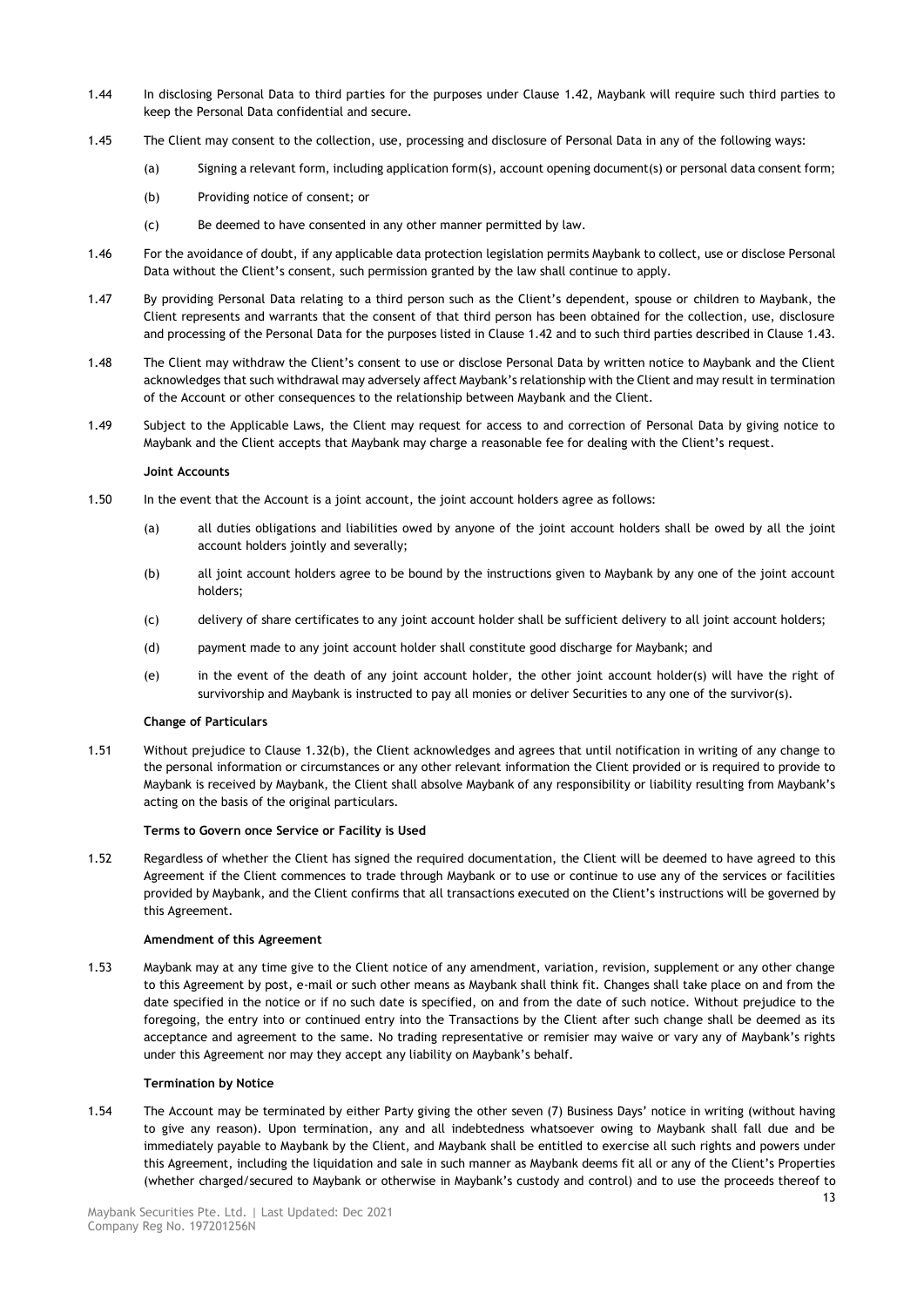pay and satisfy the Client's indebtedness. Maybank is also authorised to deliver (as soon as is practicable thereafter) any Capital Markets Products held by it to the Client or the Client's successors in title after repayment of any debt balance and after deduction of Maybank's outstanding fees and expenses, if any. Such notice to terminate shall not be a waiver of any obligations already accrued to each Party and these obligations shall continue to be governed by this Agreement until such obligations are fulfilled and concluded.

# **Successors in Title and Assigns**

1.55 This Agreement shall be binding on the Parties and their respective successors in title and assigns. This Agreement shall also continue to be binding on the Client notwithstanding any change in the name or constitution of Maybank or the Client, or the consolidation or amalgamation of Maybank or the Client into or with any other entity (in which case this Agreement shall be binding on the successor entity).

# **Assignment**

- 1.56 The Client shall not assign, transfer, charge, sub-contract or deal in any manner with all or any of its rights or liabilities under this Agreement or purport to do any of the same without the express written consent of Maybank.
- 1.57 Maybank may assign any or all of its rights or liabilities under this Agreement to any person Maybank deems fit, or change the office through which any Transaction is booked, or through which it makes or receives payments or deliveries for the purpose of any Transaction.

# **Service of Writ**

- 1.58 In the event of any legal action being commenced against the Client, the writ may be served on the Client by sending a copy thereof by pre-paid registered post to the address of the Client stated in the Account Application Form or such other address as may be notified in writing by the Client to Maybank and shall be deemed to have been duly served and effective:
	- (a) three (3) days after posting to an address within Singapore; or
	- (b) seven (7) days after posting to an address outside Singapore.

# **Laws and Jurisdiction**

1.59 The Client submits to the exclusive jurisdiction of the courts of Singapore, but Maybank will be at liberty to proceed against the Client in any court in any jurisdiction. Unless otherwise agreed, all the Transactions and this Agreement shall be governed by and interpreted in accordance with laws of Singapore.

# **Third party rights**

- <span id="page-13-0"></span>1.60 Any Affiliated Companies may enforce this Agreement. A person who is a permitted successor to or assignee of the rights of Maybank is deemed a party to this Agreement and the rights of such successor or assignee shall, subject to and upon any succession or assignment permitted by this Agreement, be governed under this Agreement.
- 1.61 Except as provided in Clause [1.60,](#page-13-0) no provision of this Agreement shall be enforceable under the Contracts (Rights of Third Parties) Act (Chapter 53B of Singapore) by a person who is not a party, but this does not affect any right or remedy of a third party which exists or is available apart from under that Act.

# **Waiver of Rights**

- 1.62 Maybank is entitled to waive any of provisions of this Agreement from time to time with or without notice to the Client. In particular, where this Agreement specify certain limits or parameters to the Client's trading activities and margin requirements, Maybank shall be entitled from time to time and with or without notice to the Client to allow the Client to breach such limits.
- 1.63 No single or partial exercise of, or failure or delay in exercising any right, power or remedy (under this Agreement or at law) by Maybank shall constitute a waiver by Maybank of, or impair or preclude any exercise or further exercise of, that or any other right, power or remedy arising under this Agreement or at law.
- 1.64 Any liability of the Client to Maybank under this Agreement may in whole or in part be released, compounded, compromised or postponed by Maybank in its sole and absolute discretion, without in any way prejudicing or affecting any rights in respect of that or any liability not so waived, released, compounded, compromised or postponed. A waiver by Maybank of a breach of any provisions of this Agreement or of a default under this Agreement does not constitute a waiver of any other breach or default and shall not affect the other provisions of this Agreement. A waiver by Maybank of a breach of any of the provisions of this Agreement or of a default under this Agreement will not prevent Maybank from subsequently requiring compliance with the waived obligation.

# **Operation of this Agreement**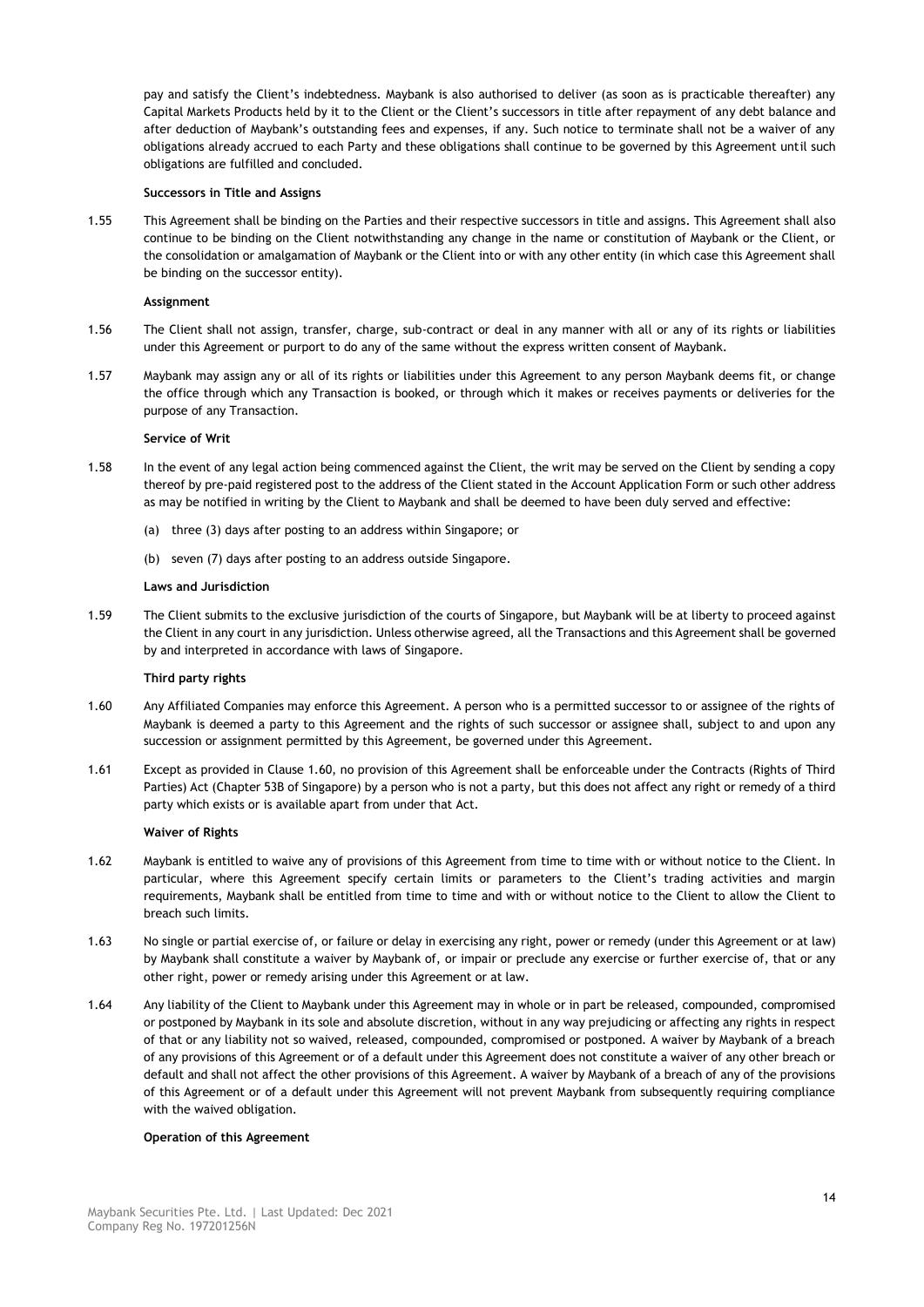- 1.65 The rights and remedies provided to Maybank under this Agreement are cumulative and are without prejudice to and not exclusive of any rights or remedies provided by law.
- 1.66 If any provisions (or part of any provisions) of this Agreement shall be found by any court or administrative body of competent jurisdiction to be invalid or unenforceable in any respect, such invalidity or unenforceability shall not affect the other provisions of this Agreement (or the remaining part of the affected provisions as the case may be) which shall remain in full force and effect. If any provisions of this Agreement is so found to be invalid or unenforceable but would be valid and enforceable if some part of the provision were deleted, the provision shall apply with such deletions as may be necessary to make it valid and enforceable. Each provision and part of a provision in this Agreement is separate and severable and enforceable accordingly.

# **Conflicts of Interest**

- 1.67 Maybank is part of an international group of businesses and acts simultaneously for a large number of clients, as well as for its own account. As such, conflicts of interest cannot be completely avoided, although Maybank shall ensure that its internal organisation is structured as to avoid conflicts of interest or to ensure that the Client's interests will be taken into account in an equitable manner when conflicts of interest do arise. The Client acknowledges that Maybank and/or any affiliate and/or their respective clients and agents may:
	- (a) combine the Client's orders with its/their own orders or the orders of other clients;
	- (b) effect Transactions for the Client through the agency of and/or with a counterparty which is a related organisation or a person otherwise associated with it/them;
	- (c) have a position or a direct or indirect interest in any investments;
	- (d) have bought or sold any investments as principal or for its/their other clients;
	- (e) have other banking, advisory or any other business relationships with companies whose investments are held for the Client's Account or are purchased and sold for the Client and its/their officers and directors may be officers and directors of such companies;
	- (f) be the market maker of any investments; or
	- (g) be the issuer of any investments.

# **Scope of Services**

- <span id="page-14-1"></span>1.68 Unless otherwise agreed by Maybank in writing or otherwise stated in this Agreement, Maybank will deal with the Client as a client on an execution-only basis, and Maybank is not willing to and assumes no responsibility and shall have no liability whatsoever to the Client:
	- (a) for advising or giving any recommendation to the Client as to whether or not to enter into any Transaction regardless of whether information has been provided by Maybank; and
	- (b) for any loss suffered or incurred by the Client as a result of, or in connection with any transaction made or omitted to be made by the Client regardless of whether information has been provided by Maybank.
- <span id="page-14-0"></span>1.69 Unless otherwise agreed by Maybank in writing or otherwise stated in this Agreement, Maybank does not and is not willing to assume any advisory, fiduciary or similar or other duties or act as investment adviser to the Client. Maybank assumes, and relies on the assumption, that the Client has taken and/or will take the necessary independent legal, tax, financial and other advice in relation to any Account or before entering into any Transaction. Maybank will assume that the Client has read and is agreeable to the relationship disclosed as part of the risk disclosure to the Client.
- 1.70 Without prejudice to Clause [1.69,](#page-14-0) the Client acknowledges that Maybank prohibits any of its officers and employees from giving any representations, trading suggestions, recommendation or information on its behalf that Maybank is not itself legally obliged to give. Any such representations, trading suggestions, recommendations or information if made must therefore be regarded as having been made in the personal capacity of such person giving the same. The Client cannot and will not hold Maybank liable for any Losses which it suffers if it relies on such representations, trading suggestions, recommendations or information.
- 1.71 Unless otherwise agreed by Maybank in writing or otherwise stated in this Agreement, all decisions on whether to invest in, hold or dispose of any investment or to enter into any Transaction are therefore solely the Client's. The Client does not rely on Maybank or any of its agents, nominees, directors, officers or employees, any information, representation (whether written or oral), advice, recommendation, view, opinion or other statement provided by Maybank, or any of its affiliates, agents and nominees and every director, officer, employee or agent of the foregoing or any research produced by Maybank or its affiliates, agents or nominees in making any investment decision, and in asking Maybank to enter into any Transaction or execute any order for any Transaction, the Client represents that the Client is solely responsible and accepts sole responsibility for making the Client's own independent appraisal and investigations into the risks of the Transaction. Maybank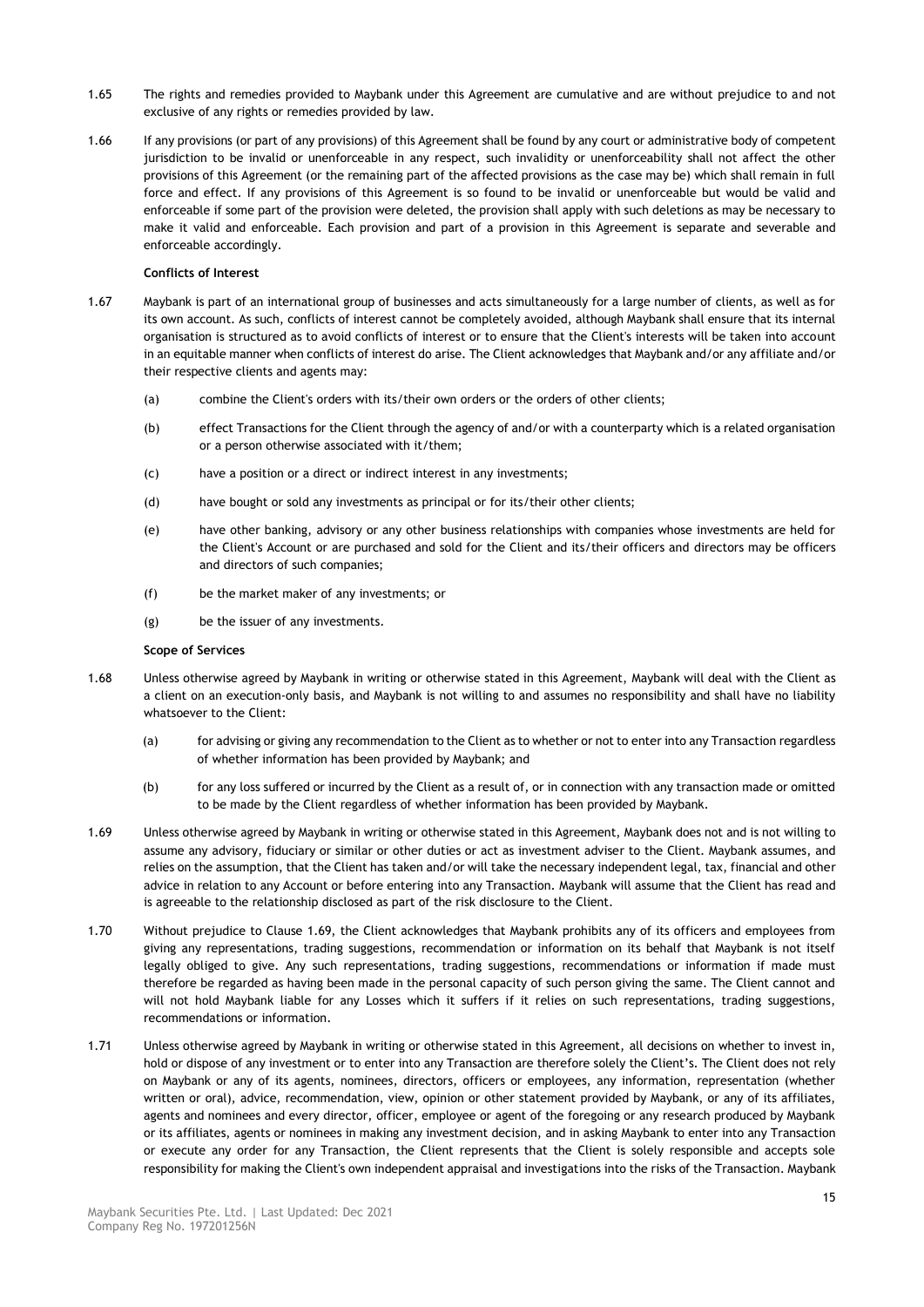will only enter into the Transactions as the Client instructs. Where this includes the entry into of Transactions on a margined basis, Maybank will, upon request, provide the Client with product specifications and any prospectus or other offering document covering such products and a full explanation of the collateral requirements and the circumstances under which the Client's positions may be closed without the Client's consent. The Client has sources of research, information and recommendations other than those provided by Maybank and its employees that the Client uses in evaluating investments. The Client has made and will make the Client's own assessment of any investments.

- <span id="page-15-0"></span>1.72 Unless otherwise agreed by Maybank in writing or otherwise stated in this Agreement, without prejudice to the generality of Clauses [1.68](#page-14-1) and [1.69,](#page-14-0) if Maybank provides any information on investments, transactions or markets such as brochures, research, reports, market trends, investment analysis or commentary upon the performance of selected companies, the Client represents, warrants and fully understands and agrees that this should not be construed as:
	- (a) any endorsement of the investment or Transaction;
	- (b) a representation that Maybank has performed any due diligence on the investment or transaction;
	- (c) a recommendation or the provision of advice as a service;
	- (d) Maybank's acting as the Client's adviser or fiduciary; or
	- (e) information which the Client can or may rely on in connection with its investment decision,

and the Client should seek the Client's own advice as to the suitability of any investment or Transaction. The use or reliance on any such information is at the Client's own risk and any Losses which may be suffered as a result of the Client entering into any investment are for the Client's account and Maybank shall not be liable for any Losses arising from or incurred by the Client in connection therewith. Maybank is not responsible or liable for the accuracy and completeness of any such information, the performance or outcome of any investment made by the Client after receipt of such information provided by Maybank irrespective of whether such information was provided at the Client's request.

1.73 Unless otherwise agreed by Maybank in writing or otherwise stated in this Agreement, without prejudice to Clauses [1.68](#page-14-1) to [1.72,](#page-15-0) the Client acknowledges and agrees that the Client is deemed to have made an independent analysis and decision with respect to all Transactions and dealings in any investment and every investment and Transaction shall be deemed to be undertaken by the Client in reliance only upon the Client's own judgment and not in reliance upon any views, representations (whether written or oral), advice, recommendation, opinion, report, analysis, materials, information or other statement by Maybank or any of its agents, nominees, directors, officers or employees. The Client acknowledges and agrees that the Client is aware that Maybank does not hold out any of its agents, nominees, directors, officers or employees as having any authority to advise the Client and Maybank does not purport to advise the Client on the terms of, or any other matters connected with, any investment or transaction.

# **2. TRADING**

# **Settlement**

- 2.1 (a) In respect of Capital Markets Products not issued by Maybank, Maybank acts only as a seller of such Capital Markets Products and shall only be responsible to the Client for due execution of the Client's order and delivery of such Capital Markets Products in accordance with the terms of the Transaction. Maybank shall not be responsible for the underlying obligations of such Capital Markets Products and shall not be responsible for payment of any amounts due in respect of such Capital Markets Products in the event of default by the relevant issuer of such Capital Markets Products, or any calculations, determinations or adjustments made by the relevant issuer in respect of such Capital Markets Products. The Client shall look solely to the issuer of such Capital Markets Products for settlement of the underlying obligations.
	- (b) Maybank shall act as the Client's agent in respect of any settlement amounts due payable and received from an issuer in respect of the relevant Capital Markets Products and shall pay such sums to the Client or any other person, or use such sums for further purchases or transactions, as instructed by the Client from time to time.

# **Nature of Relationship**

- 2.2 The levels of service available from Maybank in relation to the relevant Capital Markets Products described below are subject to change from time to time.
- 2.3 Regardless of whether the Client is a Retail Client or non-Retail Client, Maybank and all its trading representatives will only provide execution-only services in relation to the Client transacting in any EIPs.
- 2.4 Where the Client is a Retail Client, the nature of the Client's relationship with Maybank will vary depending on the following types of SIP:
	- (a) For transactions in listed SIPs that are not collective investment schemes, or which are not marginable futures contracts or futures contracts, the Client may at any time request for advice or recommendation. Where advice or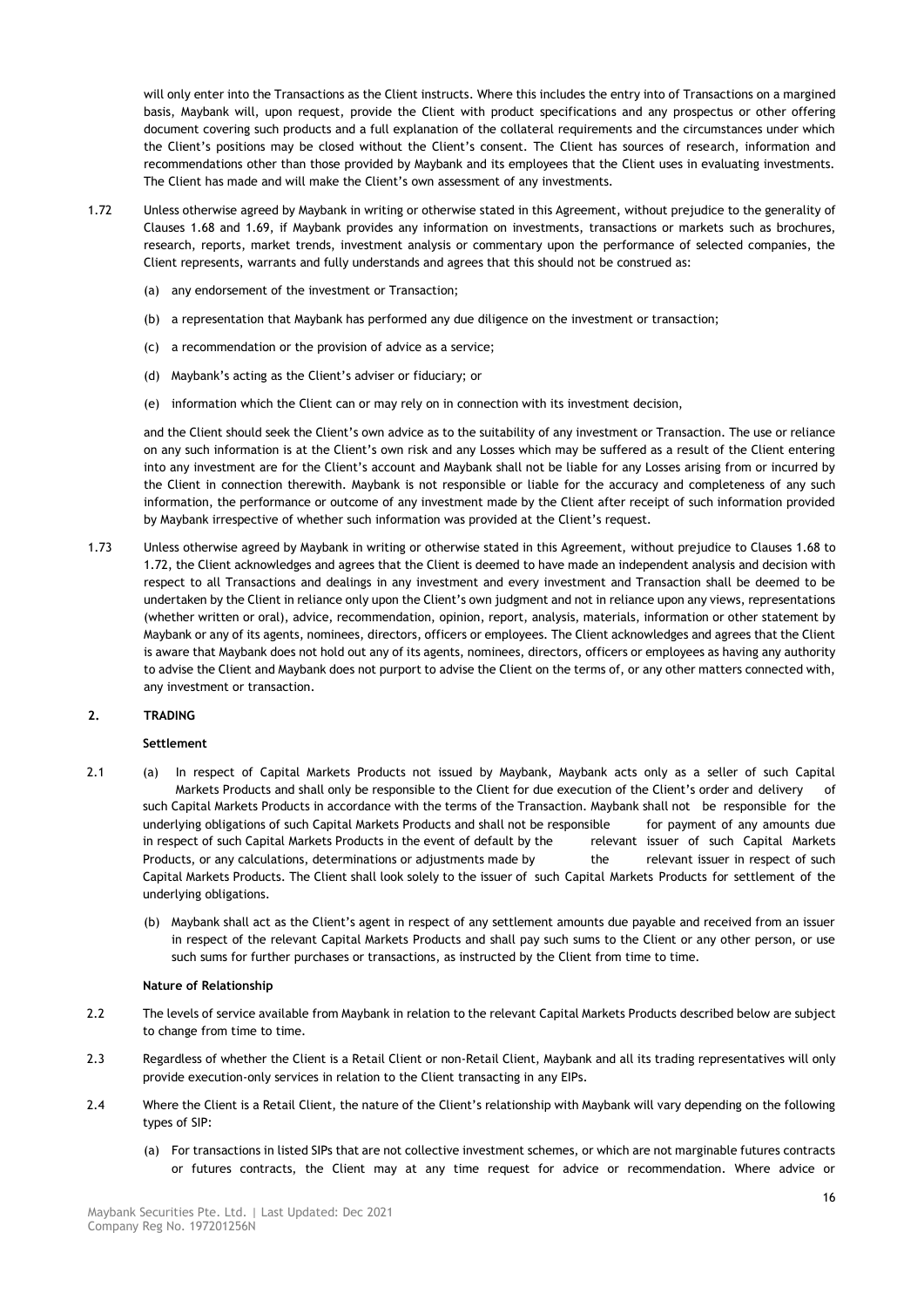recommendation is provided and in the absence of Formal Advice, Maybank will only provide execution-only services. Save for the foregoing, Maybank and all its trading representatives will only provide execution-only services;

- (b) For transactions in contracts for differences, Maybank and all its trading representatives will only provide executiononly services, except in the case of Formal Advice.
- (c) For transactions in leveraged foreign exchange, Maybank and all its trading representatives will only provide executiononly services.
- (d) For collective investment schemes that are SIPs, Maybank and all its trading representatives will only provide executiononly services.
- (e) For marginable futures contracts and futures contracts, Maybank and all its trading representatives will only provide execution-only services.
- 2.5 Where the Client is a non-Retail Client, Maybank and all its trading representatives will only provide execution-only services in relation to the Client transacting in any SIPs.
- <span id="page-16-0"></span>2.6 Where Maybank provides execution-only services, the Client acknowledges and agrees that:
	- (a) in no event is Maybank willing, and it is a condition of the Client being allowed to open and/or operate an Account with Maybank that the Client accept that Maybank is neither obliged nor will, provide the Client any advice or recommendation but will only provide the Client with execution-only services;
	- (b) for all Transactions, only the Client is solely responsible for determining the merits or suitability of any and all Transactions that the Client may enter into with or through Maybank;
	- (c) it is also a material term of the Account that for execution-only services, while the Client is entitled to expect its representative to answer its queries honestly, these answers are not meant to be in the nature of advice or recommendation or to be specifically suitable for reliance by the Client. No statement made or provided to the Client (apart from generally circulating advice specifically identified as such) by Maybank or any trading representative is intended to be nor is to be regarded as amounting to any advice or recommendation of any nature to the Client. They are at best, and the Client must accept this as a condition for having and maintaining an Account with Maybank, statements of either fact or (if not a fact) then of personal opinion not amounting and not intended to be advice or recommendation;
	- (d) the Client therefore need not and should not complete the Client Investment Profile Questionnaire; and
	- (e) notwithstanding Clause [2.6\(](#page-16-0)a) t[o 2.6\(](#page-16-0)d), if the Client purports to complete and return to Maybank the Client Investment Profile Questionnaire, Maybank will disregard such Client Investment Profile Questionnaire.
- 2.7 Where Maybank provides advice or recommendation (including ERA), the Client acknowledges and agrees that:
	- (a) it is a material part of the Client being allowed to open and maintain an Account with Maybank that the Client agrees that in the event the Client, as a Retail Client, requires Maybank in providing any advice or recommendation to ensure that such advice or recommendation is reasonably suitable for the Client bearing in mind the Client's investment objectives, financial situation, particular needs, ability and willingness to bear relevant risks, then the Client must first provide Maybank with full information for Maybank to know such specific investment objectives, financial situation and ability and willingness to bear relevant risks. If the Client does not, then the Client acknowledges and agrees that it must assume sole responsibility for determining the merits or suitability of any and all advice or recommendation received before the Client relies on the same to enter into any Transaction;
	- (b) providing Maybank full information means providing Maybank with the information and answers Maybank requests of the Client in the Client Investment Profile Questionnaire that has been provided to the Client (if the Client has not received the same the Client must ask for a copy as Maybank will assume for any and all the Transactions with and through Maybank that the Client has been provided a copy) and such supplemental information and answers as Maybank may ask the Client as are reasonably relevant in the circumstances and providing the same fully and not merely partially;
	- (c) the Client has the right to choose to make its own suitability determination. However, if the Client wishes Maybank to be able to make a suitability determination where relevant, the Client must first provide Maybank the required information;
	- (d) if the Client fails to return the duly completed questionnaire or refuses to answer in full any questions required by Maybank or to provide in full the information sought by Maybank, the Client acknowledges and agrees that Maybank cannot, until the Client actually corrects that deficiency, align any advice or recommendation with the Client's investment objectives, ability and willingness to take relevant risks, financial circumstances and particular needs and therefore any advice or recommendation provided in respect of the Account with Maybank by any of the Client's trading representative shall be treated at best as only general advice or recommendation that may not be specifically suitable for the Client.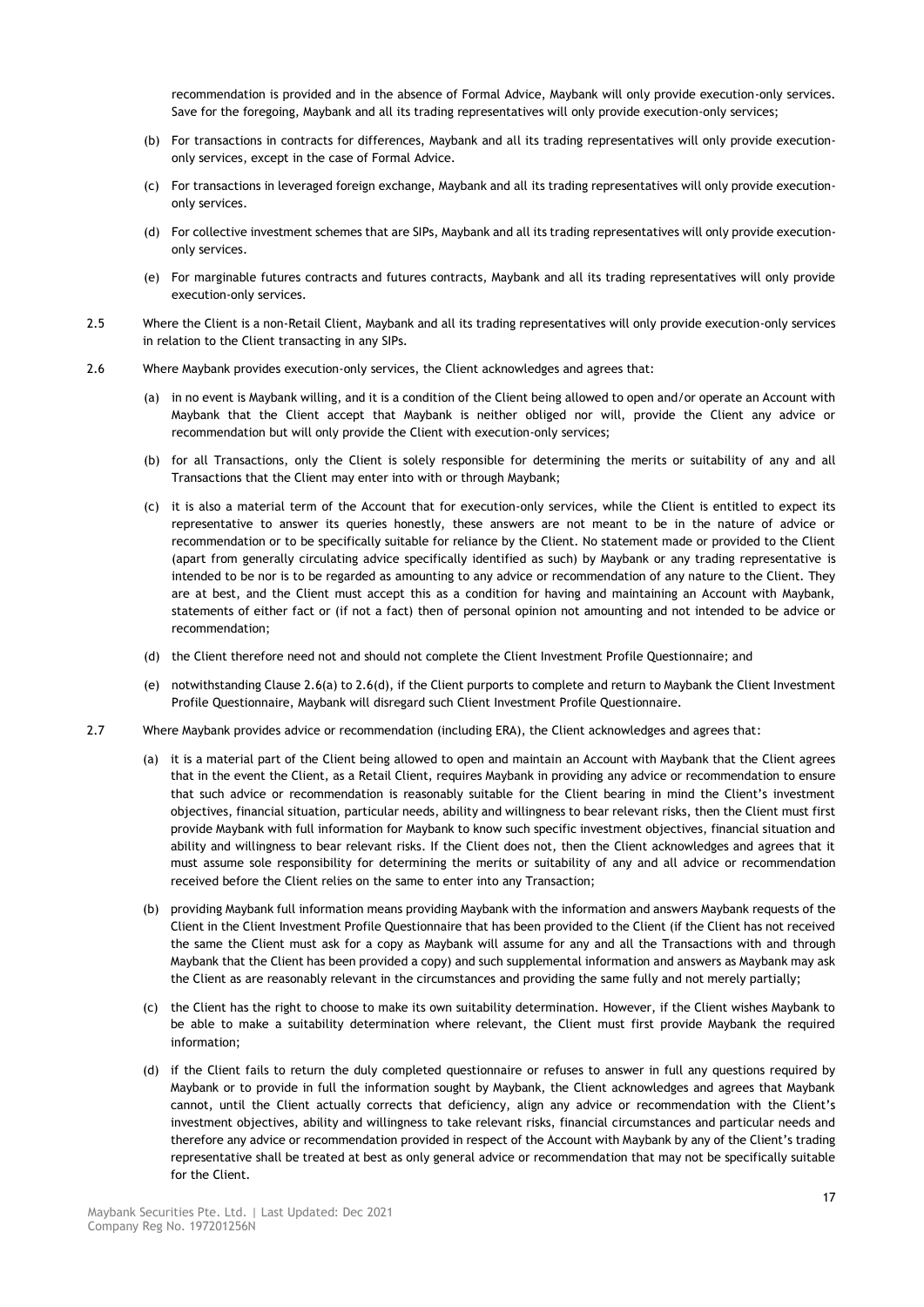In other words, where the Client has failed or refused or deemed to have failed or refused to provide Maybank with any information or answers as requested then the Client acknowledges and agrees that it will also be taken as having acknowledged (and Maybank will be regarding and materially relying on the Client having acknowledged) that Maybank cannot identify with any certainty the Client's investment objectives, financial circumstances and particular needs and therefore the Client agrees that any advice or recommendation provided by Maybank, any of its duly authorised representatives or officers shall be treated at best only as general advice or recommendation and the Client acknowledges and agrees that such advice does not take into account and may not be suitable for the Client's investment objectives, financial situation and particular needs;

- (e) it is also the Client's responsibility to update Maybank should there be any changes to the Client's investment objectives, financial situation and particular needs after the return of the above duly completed Client Investment Profile Questionnaire, failing which Maybank is entitled to assume that the information and answers provided remain complete and accurate; and
- (f) the other qualifications and notice of disclaimers in the questionnaire are important and should be read, understood and accepted as a condition to the Client being allowed to open and/or maintain an Account with Maybank regardless of whether the Client intends or needs to fill up the questionnaire.

# **Foreign Exchange Risks**

2.8 The Client hereby agrees and acknowledges that in the event the Client directs or instructs Maybank to carry out any Transactions on the Client's behalf on an exchange or market on which such Transactions are effected in a foreign currency, unless the Client indicates to the contrary at the time of the giving of instructions to carry out any such Transactions, all such Transactions shall as between the Parties be settled in S\$ at a rate of exchange determined by Maybank in its sole discretion on the basis of the then prevailing money market rates of exchange between such currencies. If Maybank agrees, transactions in the Account may be settled in any other currency requested by the Client, but at a rate of exchange decided by Maybank. The Client shall bear any losses damages costs or expenses that may result from any currency conversion effected as aforesaid.

# **Capital Markets Products Financing with Other Institutions**

2.9 In the event that the Client concurrently maintains an account with a financial institution for the purpose of obtaining financing for the purchase of Capital Markets Products, the Client authorises Maybank to assist with the transfer of such Capital Markets Products to the relevant Account should the financial institution so request. If the Client obtains financing from a financial institution on an ad-hoc basis, the Client authorises Maybank to deliver such Capital Markets Products to such financial institution as the Client may from time to time instruct.

# **Delinquent/Disputed Accounts**

2.10 The Client understands that Maybank may report all delinquent and disputed Accounts. The Client further consents to the reporting of the pertinent particulars relating to such Accounts, including the Client's name, address and NRIC/Passport number, unique entity number and claim amount and such other appropriate information, in the event that such Accounts are classified by Maybank at its sole discretion as delinquent or disputed.

# **Events of Default**

- <span id="page-17-0"></span>2.11 A '**Default**' shall be deemed to occur if:
	- (a) the Client has failed to comply with any of its obligations hereunder or under any Account or Transaction;
	- (b) (where the client is an individual) the Client decease, becomes bankrupt or insane, commits an act of bankruptcy, or an action to place the Client in bankruptcy is commenced;
	- (c) (where the Client is a partnership) any of the partners decease, become bankrupt or insane, commit an act of bankruptcy, or an action to place any partner in bankruptcy is commenced, or an action is commenced to dissolve and/or alter the partners or the constitution of the Client;
	- (d) (where the Client is a corporation) the Client shall be unable to pay its debts as and when they are due, or action is commenced to place the Client in insolvency, judicial management, receivership, administrative management, or any similar or analogous proceedings;
	- (e) any claim, action or proceeding of any nature is commenced against the Client, or steps are taken by any person to enforce any security against the Client;
	- (f) the Client makes any compromise or arrangement with its creditors; or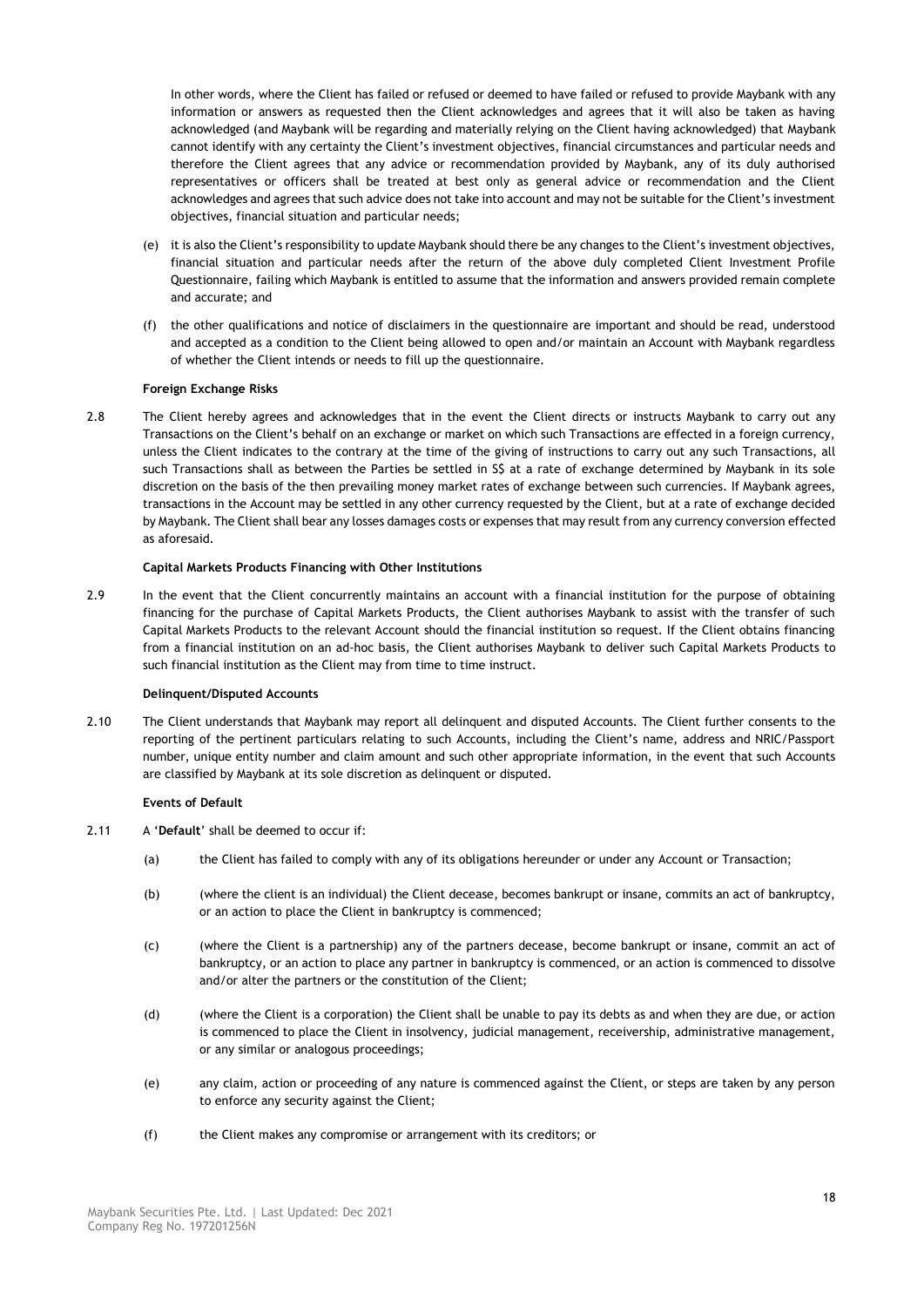(g) Maybank forms the view, in good faith, that it should take action in order to preserve its rights or interests under any Account or under its relationship with the Client,

Provided that in the case of transactions effected otherwise than on an exchange, in the event of a Default under Clause [2.11\(](#page-17-0)b), (c) or (d), all outstanding Transactions (including any Transaction which has not been performed and in respect of which the value date as determined by Maybank is on or precedes the date on which Maybank terminates such Transaction) entered between the Parties shall be deemed immediately liquidated or at such other time as Maybank may determine at prevailing prices (or, if not available, at such prices Maybank deems fit) and the amounts resulting converted into S\$ or such other currency as Maybank may from time to time use as the principal currency of its business (together with all margin duly converted into S\$ or such other currency as Maybank may from time to time use as the principal currency of its business) at Maybank's prevailing rates and set-off against each other and the margin prior to Maybank resorting to its rights under Clause [2.11](#page-17-0) and/or payment or repayment to the Client (if applicable).

# **Rights on Occurrence of an Event of Default**

- 2.12 Without prejudice to any other right of Maybank under this Agreement or otherwise at law, in the event of Default, Maybank may (but is not obliged to) immediately or at any time thereafter, do any one or more of the following:
	- (a) suspend (indefinitely or otherwise) or terminate any Account, or Maybank's relationship with the Client and accelerate any and all liabilities of the Client to Maybank so that they shall become immediately due and payable;
	- (b) hedge and/or close out any outstanding Transaction (including any Transaction which has yet to be settled on the date on which Maybank terminates such Transaction) by determining its value in good faith as of the date of the close-out as soon as practicable after the close-out;
	- (c) liquidate the margin or part thereof at a price which Maybank deems appropriate in the circumstances;
	- (d) call upon any security including any guarantees and letters of credit which may have been issued to or in favour of Maybank as security for the Transactions;
	- (e) apply any amounts of whatsoever nature standing to the credit of the Client against any amounts which the Client owes to Maybank (of whatsoever nature and howsoever arising, including any contingent amounts), or generally to exercise Maybank's right of set-off against the Client;
	- (f) demand any shortfall from the Client, hold any excess pending full settlement of any other obligations of the Client, or pay any excess to the Client by way of cheque to the last known address of the Client; and
	- (g) exercise such other authority and powers that may have been conferred upon Maybank by this Agreement.

# **Extraordinary Event**

2.13 If there occurs in relation to any Transaction (otherwise than on an exchange) or otherwise in relation to an Account an Extraordinary Event, Maybank shall have the sole discretion to determine any adjustments or action necessary in relation to such Transaction or any or all Transactions or otherwise to an Account in view of the Extraordinary Event. Such adjustments or actions may include altering or varying the quantities of currencies or financial instruments or the exchange rates or specifications of currencies or instruments bought or sold in respect of such Transaction or some or all Transactions, or terminating the Transaction in question or some or all Transactions, or an Account or otherwise. Provided Maybank undertakes such action in good faith, any such adjustment or action shall be binding on the Client who shall be liable for any additional loss incurred by Maybank on the account of the Client or which the Client is consequently liable for as a result of such adjustment or action.

# **Right to Force Sell**

2.14 The Client understands that if he does not pay for any Capital Markets Products purchased by the due date, Maybank shall have the right to force sell any or all of these Capital Markets Products in such manner as it deems fit. Maybank may (but need not) exercise this right on any day after the day on which the right to force sell first arose. Maybank will not be liable to the Client for any Losses suffered by the Client as a result of any fall in the market price of the Capital Markets Products between the first day the right to force sell arose and the day it actually sells the Capital Markets Products or as a result of any failure to force sell.

# **Buying-In**

2.15 Before placing an order for the sale of Capital Markets Products, the Client shall ensure that the relevant Capital Markets Products are available for delivery and will constitute good delivery thereof on the settlement date of the Transaction. If delivery of Capital Markets Products is not made on the settlement date, Maybank shall have the right to buy-in immediately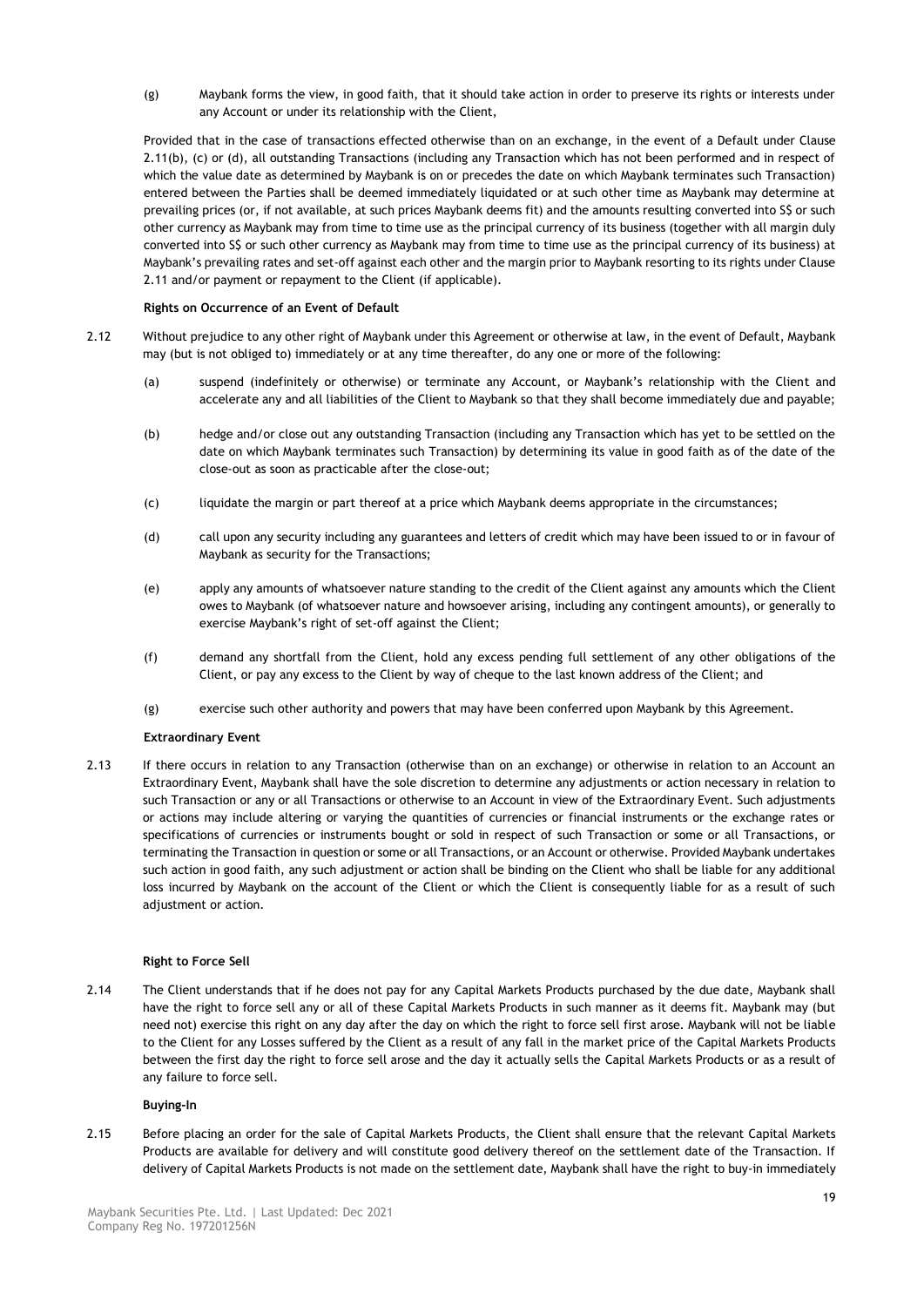and bill the Client for the difference. Maybank will not be liable to the Client for any Loss suffered by the Client as a result of any rise in the market price of the Capital Markets Products between the time the right to buy-in arose and the time it actually buys the Capital Markets Products.

# <span id="page-19-0"></span>**3. CUSTODIAL SERVICE**

# **General**

3.1 The Client requests Maybank to act as the custodian of all the Capital Markets Products ("**Custody Products**") at any time delivered to Maybank to be held under this Agreement ("**Custodial Services**"). Maybank may in its sole discretion accept such request to provide the Custodial Services to the Client on the terms set out in this Clause [3.](#page-19-0) In doing so, the Client acknowledges and accepts that nothing in this Clause [3](#page-19-0) shall have the effect of constituting Maybank as a fiduciary of the Client or otherwise with respect to the Custody Products, any relationship of trustee and beneficiary between the Parties, or any further relationship other than as expressly contemplated in this Claus[e 3.](#page-19-0)

# **Bare Custodial Services**

- <span id="page-19-1"></span>3.2 Unless otherwise agreed**,** Maybank shall receive and hold in custody the Custody Products. Subject to the Client's acknowledgement in any event that Maybank as custodian is not a fiduciary to the Client or otherwise with respect to the Custody Products but shall be regarded generally only as a bare custodian and not trustee of the Custody Products, the duties of Maybank shall be:
	- (a) to hold or procure to be held to its order all documents evidencing ownership of the Custody Products and identify in its books that all Custody Products belong to the Client;
	- (b) to procure that all Custody Products other than bearer Custody Products are registered in the name of Maybank, or such other nominee or nominees as Maybank or any sub-custodian (as the case may be) may appoint in accordance with this Agreement or, where due to the nature of the law or market practice of any relevant jurisdiction, it is in the Client's best interests or it is not feasible to do otherwise, any sub-custodian. In these circumstances, the Custody Products will still be held in such a way that it is readily apparent that the Custody Products are not the property of Maybank, any sub-custodian or any nominee appointed by Maybank or any subcustodian (as the case may be). The Custody Products may be registered collectively with other Custody Products both of Maybank and/or other clients of Maybank in the same name and where so registered, the Client's entitlements under the Custody Products may not be identifiable by separate certificates or other physical documents of title or equivalent electronic records (although Maybank and/or its delegate(s) will maintain records such that it will be readily apparent the degree of the Client's interest in the commingled so collectively held but on the express understanding and agreement of the Client that where such commingling and aggregation of the Custody Products of the Client and the Custody Products of other persons result in entitlements to any dividends, interest and other monies payable in respect of the Custody Products and all other rights, benefits and proceeds in respect of or derived from the same (whether by way of redemption, bonus, preference, option, substitution, conversion or otherwise) (the "**Related Assets**") which otherwise without such commingling or aggregation would not have accrued to the Custody Products (the "**Bonus Related Assets**"), Maybank has full discretion as to the allotment of such Bonus Related Assets as amongst its clients, including the Client as it deems fit). Should Maybank, any sub-custodian or its nominee default, any shortfall in the Custody Products registered in that name may be shared pro rata among all clients of Maybank or sub-custodian whose Custody Products are so registered;
	- (c) to hold or procure that there are held in safe custody all Custody Products that are bearer Custody Products and ensure that such Custody Products are held in such a manner that it is readily apparent that they are not the property of Maybank or any sub-custodian. Such Custody Products shall be segregated by Maybank or any subcustodian (as the case may be) from all property of Maybank or sub-custodian and shall be identified as held by Maybank or sub-custodian for the account of the Client. Where any Custody Products are in uncertificated form, or otherwise transferable by book-entry transfer, Maybank may use the services of any securities depositary, on such terms as it may think fit, for the purpose of the holding and transfer of such Custody Products (or entitlements thereto);
	- (d) except to the extent permitted or not prohibited by the relevant provisions under the Securities Regulation, to hold and/or procure that any sub-custodian holds Custody Products, if registered in the same name as investments of Maybank or the sub-custodian, in an account designated separately from that used for investments of Maybank or sub-custodian (as the case may be);
	- (e) on receipt of the Client's instructions or with the Client's authority to make or accept delivery of the Custody Products which have been sold, purchased, transferred or otherwise acquired or lent or disposed of by the Client or its agent, such acceptance or delivery to be made in accordance with the normal practice for transactions of the type concerned;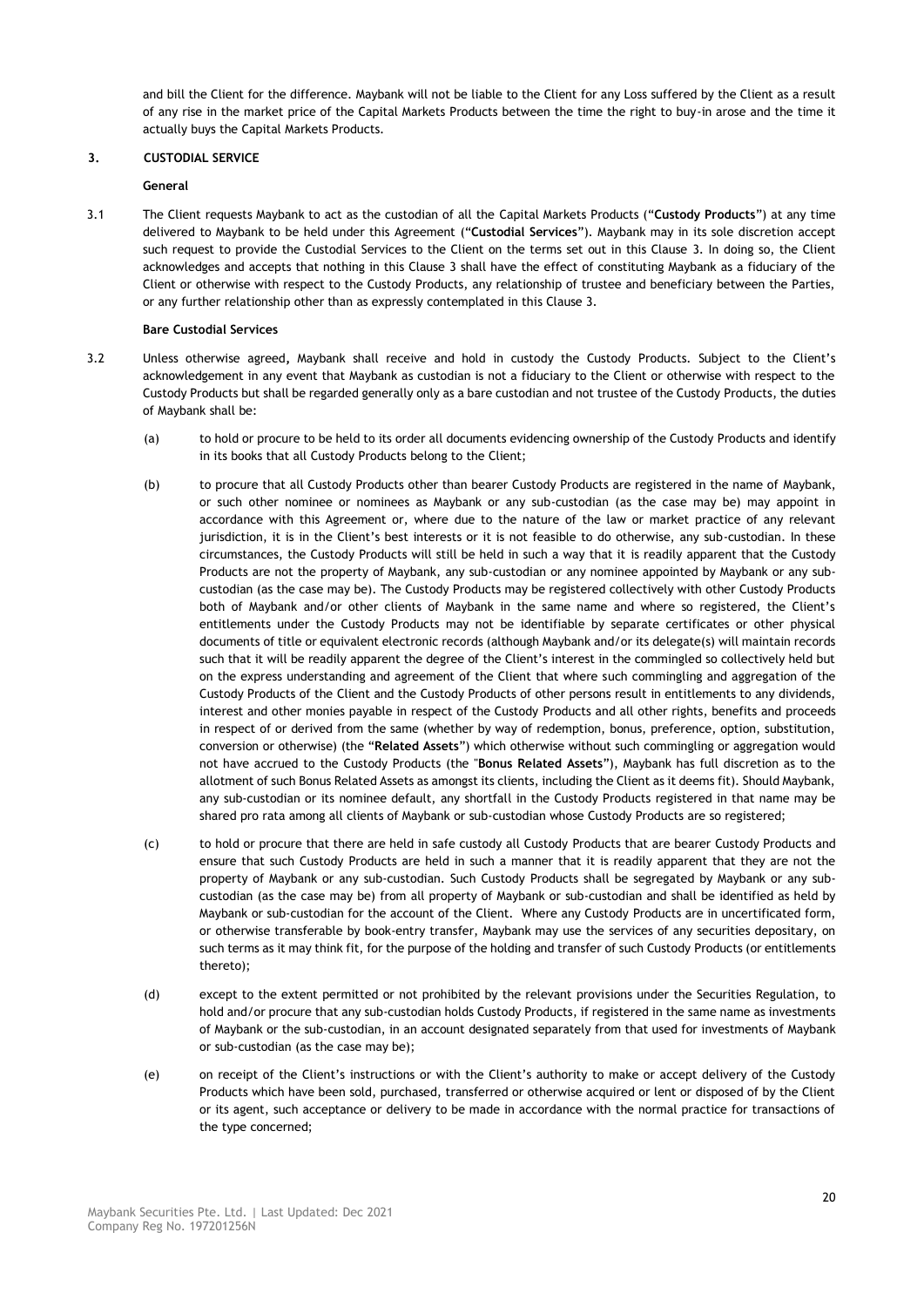- (f) to use its reasonable endeavours to collect and receive Related Assets including income and other payments due with respect to the Custody Products provided that the Client acknowledges and accepts that Maybank (whether directly or through any delegate or agent) shall have no duty or responsibility but is entitled, if so chooses to:
	- (i) exercise or discharge any obligations conferred or imposed by reason of Maybank's holding of the Custody Products or to investigate, participate or take any affirmative action in connection therewith or otherwise;
	- (ii) send or give notice of any proxy form or other document which Maybank may receive in respect of the Custody Products;
	- (iii) recognise any claim in the nature of a trust or equitable claim by anyone other than the Client in respect of the Custody Products or any part thereof; or
	- (iv) otherwise make any notification to the Client in respect of the Custody Products, or take any other action in relation to the Custody Products;
- (g) to credit, in such manner as the Client shall instruct, all income and other payments received by Maybank under this Clause [3.2;](#page-19-1)
- (h) to sign, execute and/or complete such documents, certificates, or forms from time to time required for fiscal and taxation purposes in connection with the collection of income from the Custody Products including bonds and note coupons; and
- (i) to keep or (to the extent reasonably practicable) procure there to be kept by any sub-custodian, or any nominee appointed by Maybank or any sub-custodian (as the case may be), such books, records and statements, in retrievable form, as may be necessary to provide an adequate record of all Custody Products held and transactions carried out by or on behalf of the Client.
- 3.3 Maybank may refuse to act as custodian in relation to any Capital Markets Products it deems unsuitable to be held hereunder without giving any reason or being liable for any loss thereby occasioned.

# **Nominees/Delegates**

- 3.4 Maybank is authorised to appoint one or more nominees or sub-custodians (whether foreign or otherwise) for providing the Custodial Services. For the purpose of such arrangement, the Client is deemed to have contracted as principal with such nominees or sub-custodians.
- 3.5 Where Capital Markets Products are held by nominees or sub-custodians, Maybank will separately agree in writing with the nominees or sub-custodians the terms and conditions prescribed in the relevant provisions of the Securities Regulation ("**Custody Agreement**") governing the deposit of Capital Markets Products. By using the Custodial Services, the Client is deemed to have consented to such arrangement and acknowledges that the terms and conditions of the Custody Agreement have been disclosed by Maybank to the Client in accordance with the requirements under the Securities Regulation.
- 3.6 The Client acknowledges and accepts that such arrangement carries risks that may in some instances result in prejudice to the Client such as the insolvency of nominees or sub-custodians. In addition, different settlement, legal and regulatory requirements and different practices relating to the segregation of the Custody Products may apply.

# **Fees and Charges**

- 3.7 In consideration of Maybank's provision of the Custodial Services, the Client hereby agrees to pay Maybank such fees (exclusive of any goods and services tax or other relevant tax) as may be determined by Maybank and notified by Maybank to the Client.
- 3.8 The Client shall, on demand, pay to or reimburse (or shall procure payment to or reimbursement of) Maybank for all expenses (including without limitation, management or supervisory fees, agents' and other adviser's fees, disbursements and operating expenses) incurred by Maybank, its nominees, sub-custodians or agents in connection with:
	- (a) the performance by Maybank of its obligations hereunder; and
	- (b) the enforcement or preservation by Maybank of its rights hereunder, together with any applicable goods and services tax or other relevant tax.
- 3.9 The Client hereby authorises Maybank with a pre-advice of 10 calendar days to debit any of the Accounts with, and/or (without prejudice to the generality of Clause [3.16\)](#page-21-0) to set-off against any Related Assets, all amounts due or which may become owing by the Client to Maybank, together with any applicable goods and services tax or other relevant tax.

# **Delivery of Custody Products**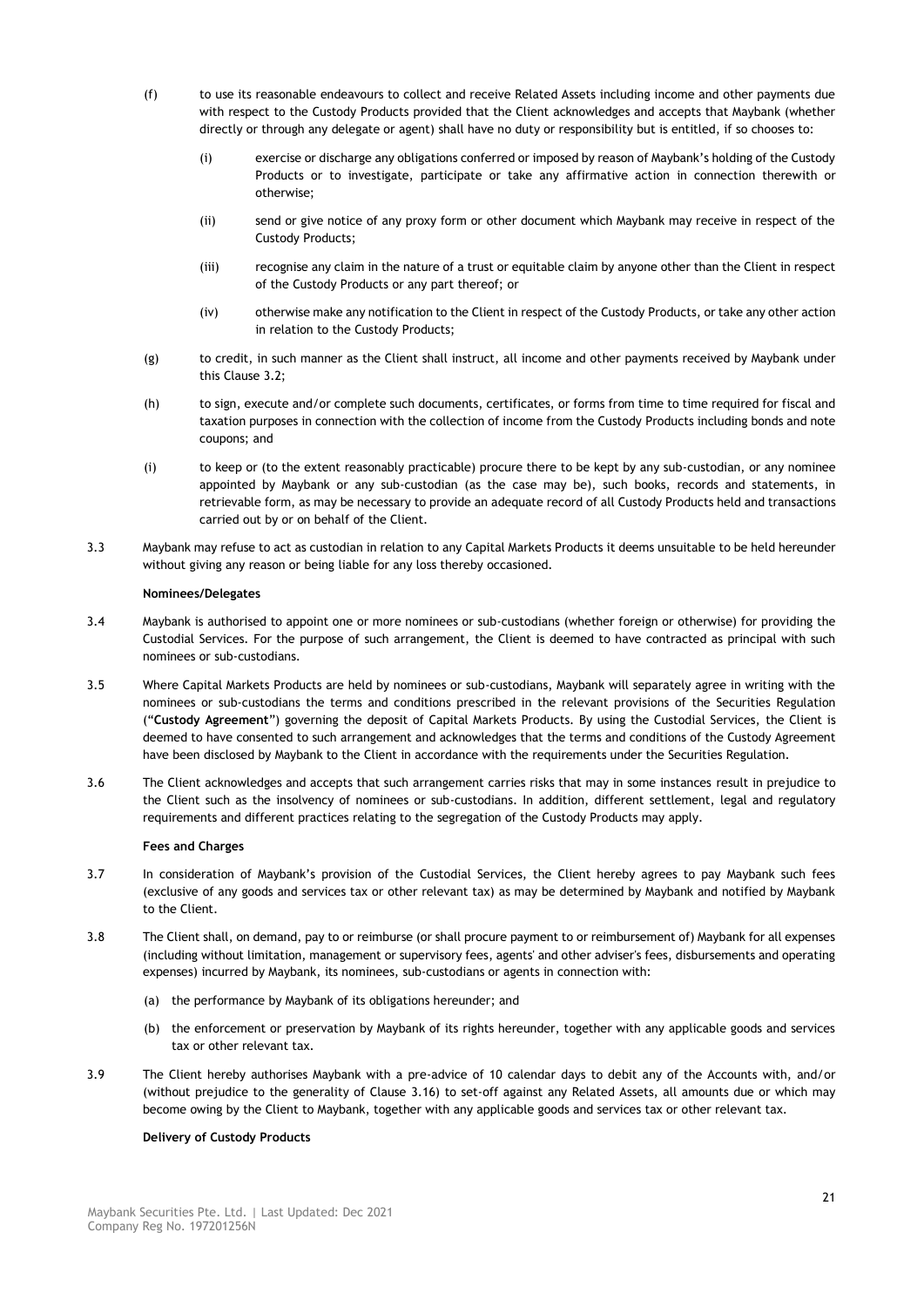3.10 All Custody Products delivered or to be delivered to Maybank from time to time for the purposes of this Clause [3](#page-19-0) must be in the required or regular form in board lots and in good delivery order or must be transferred and deposited into such Account as Maybank shall direct. Where applicable, all non-matured coupons and duly executed transfers must be attached thereto.

# **Custodial Duties and Powers**

3.11 Maybank shall in addition to the powers set out in Clause [3.2\(](#page-19-1)f) be entitled to do, subject and on receipt of the Client's instructions to the contrary, any other act or refrain from doing any other act unless (as the case may be) prohibited or required by law or regulation, in relation to any Custody Products, which under the terms of the Client's agreement with Maybank, Maybank is not specifically (as the case may be) either prohibited or required to do. Without prejudice to the foregoing the Client hereby specifically instructs Maybank that, until it receives written instructions to the contrary, whenever the Client purchases Capital Markets Products through it, and the sums standing to the credit of the Account in which the Custody Products are held are sufficient to satisfy the purchase price of the Custody Products, Maybank is to withdraw from such Account such sum as is equal to the purchase price and appropriate such sum to Maybank in satisfaction of the Client's obligation to pay the purchase price, or where the Capital Markets Products are contra sold, to use such sums for any contra losses incurred (if any). Also, without prejudice to any of the foregoing, any amount payable by the Client in respect of the Custodial Services shall be payable to Maybank or its nominees, sub-custodians or agents (as the case may be) on demand and may be deducted from the Custody Products or the said Account.

# 3.12 **Statements and Information**

- 3.13 Maybank shall provide or procure the provision to the Client of such reports and statements concerning the Custody Products and at such intervals as agreed between them from time to time. Where such statements are provided to the Client by electronic means, the Client agrees to the terms of such delivery set out in the Appendix to this Agreement.
- 3.14 Maybank may, on the request of the Client and subject to payment by the Client of such fee as may be determined by Maybank and notified by Maybank to the Client, furnish to the Client such information in respect of the Custody Products as the Client may reasonably request.

# **Return of Custody Products**

3.15 The Client shall not have any right to specific Capital Markets Products custodised with or through Maybank, but will be entitled, subject to this Agreement, to delivery by Maybank of Capital Markets Products of the same class, denomination and nominal amount, and which rank pari passu with those accepted by Maybank as being the Custody Products, subject always to any capital reorganisation or share exchange which may have occurred. Such delivery may be to the Client or any specified third party.

# **Authorisations**

<span id="page-21-0"></span>3.16 In addition and without prejudice to the foregoing, Maybank is authorised (but not obliged), either by itself, through a nominee or otherwise, and whether in Singapore or elsewhere to do any lawful act or thing which in the discretion of Maybank is necessary to preserve the integrity of the Custody Products and/or any Account and/or to protect the reasonable interests of the Client and/or Maybank.

# **Client Primarily Liable**

3.17 Notwithstanding that the Client may as between the Client and a third party be effecting transactions on and/or in respect of any part or all of the Custody Products for and on behalf of such third party, as between the Parties, the Client shall be deemed to be, and is, transacting as sole principal. The Client acknowledges, undertakes and agrees to be always primarily liable for such transactions in all or part of the Custody Products.

# **Orders/Instructions**

- 3.18 Maybank need only act on instructions (oral or otherwise) from the Client in respect of any Account or any part or all of the Custody Products. Maybank shall not be required to act in accordance with any instruction from the Client which purports to dispose of or deal with any Capital Markets Products or other property which are in fact not held in any Account and/or which are not in fact the Custody Products.
- 3.19 Maybank shall only be required to act on or effect any instruction from the Client within a reasonable time. For the avoidance of doubt, in the event that the Client wishes to withdraw any part or all of the Custody Products, the Client shall give at least seven (7) days' notice to Maybank prior to such withdrawal.
- 3.20 Any instructions (oral or otherwise) purported to be given by any person other than the Client, need not be acted on by Maybank but Maybank is authorised to act on any and all such instructions which Maybank in good faith has reason to believe is from the Client as soon as such instructions have been received by Maybank without requiring written confirmation thereof. Maybank shall not be liable for any loss, damage, cost, charge and expense incurred by the Client as a result of Maybank so acting.

# **Set-Off Rights**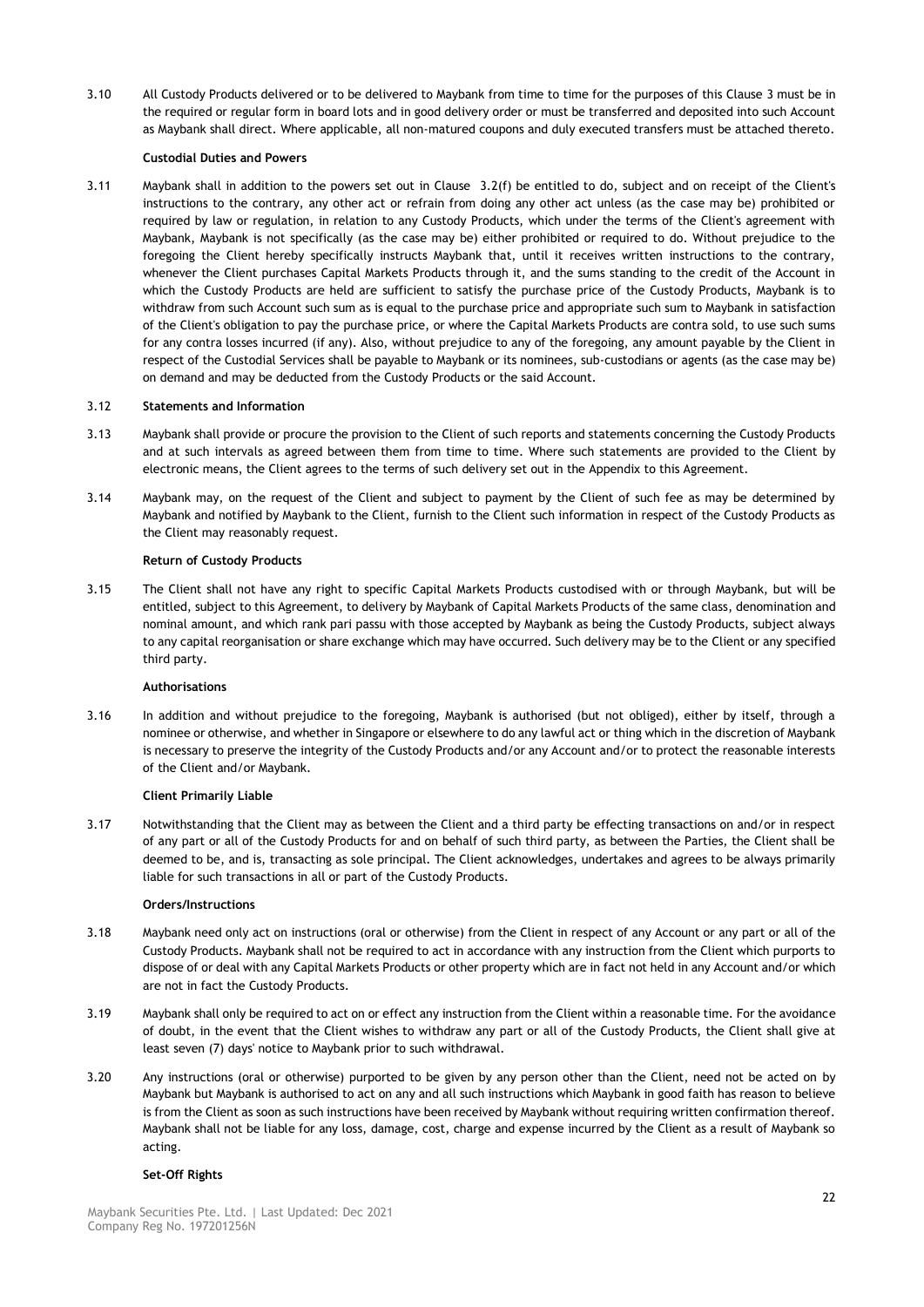3.21 Without prejudice to any other right which Maybank may have whether under law or by this Agreement, Maybank is expressly conferred by the Client a right to effect a set-off against the Client's obligations to Maybank whether referable to the Client's Account(s), any money or credit balance in any Account(s) or any other account(s) maintained by Maybank for the Client's benefit (including the trust account Maybank is obliged to maintained for the Client pursuant to Maybank's obligations under the Applicable Laws and including such sum as Maybank may otherwise be obliged to pay to the Client as a consequence of exercising Maybank's right of conversion under this Agreement, as Maybank deems necessary or appropriate any currency conversion.

# **Contra Losses**

- 3.22 The Client agrees that:
	- (a) no Custody Products may be withdrawn if there are any contra losses outstanding; and
	- (b) if any contra loss is not paid within such time as Maybank may specify, Maybank is entitled to sell such of the Custody Products as may be necessary to reimburse Maybank of such contra losses.

# **Unclaimed Property**

3.23 In the event there remain any Client's Properties which are unclaimed by the Client six (6) years after Maybank received such properties and Maybank determines in good faith that it is not able to trace the Client, the Client agrees that all such unclaimed properties then standing to the credit of the said Account or otherwise held by Maybank, its nominee, subcustodian or agent (as the case may be) together with any property as may from time to time continue to accrue to such unclaimed properties (whether by way of dividends, interest or otherwise) may forthwith be appropriated by Maybank to itself to use in any manner Maybank so wishes for its own benefit. The Client shall have no right whatsoever to claim such unclaimed properties (or any other property as may accrue to it), the Client being deemed to have waived and abandoned all its rights to such unclaimed properties (and any other property as may accrued to it) in favour of Maybank.

# **4. INTERNET TRADING**

# **Online Trading Platform**

<span id="page-22-0"></span>4.1 The Client agrees that for trading in Capital Markets Products or other products through the Internet, the Client shall access and use the system provided by Maybank and/or any other relevant party, at the website designated by Maybank ("**Online Trading Platform**"). The Client shall be issued a unique User Name and unique Password by Maybank or such other form of approved user identification (the "**ID**") to provide access and use by the Client to the Online Trading Platform for the purpose of trading in Capital Markets Products. The Client shall be the sole authorised and exclusive person using the ID and shall be **fully responsible for the use protection and confidentiality of the ID as well as all Transactions executed through the ID**. Maybank shall not be responsible for any loss, damage, cost and expense in respect of or in connection with the Client's failure to maintain the confidentiality of the ID or arising from any unauthorised access of the Online Trading Platform. Any use of the Online Trading Platform by the Client shall be in accordance with and subject to this Agreement. Maybank reserves the right to amend, modify, suspend or terminate the operation of the Online Trading Platform at any time for any reason whatsoever and in any manner it deems fit, without giving any prior notice thereof to the Client and without being responsible in any way for any loss or damage whatsoever resulting therefrom.

# **Access and Use**

- 4.2 The Client agrees that for the purpose of trading in Capital Markets Products through the Online Trading Platform, the Client (if so required by Maybank) shall **maintain at all times a deposit** (which shall not bear interest) with Maybank, the quantum of which shall be determined by Maybank from time to time at Maybank's discretion. Without prejudice to Maybank's other rights and powers, Maybank shall be entitled to apply the said deposit or any part thereof towards payment of any indebtedness owing by the Client to Maybank. The trading in Capital Markets Products through the Online Trading Platform shall be subject to:
	- (a) such conditions requirements trading limits or other restrictions as may be imposed by Maybank from time to time and whether or not prior notification thereof has been given to the Client;
	- (b) rules, regulations and by-laws of the Singapore or any other relevant securities exchange in Singapore or elsewhere for the time being in force and as may be modified or amended from time to time; and
	- (c) this Agreement.
- 4.3 Maybank **reserves the right to suspend or terminate the Client's access and use of the Online Trading Platform** and/or impose such conditions or directions in relation thereto from time to time as it deems fit without giving any reasons or prior notice to the Client and without being responsible in any way for any loss or damage whatsoever resulting therefrom. The Client accepts that access and use of the Online Trading Platform will not necessarily be free from faults**,** errors, delays or defects in the Online Trading Platform's applications systems design and engineering.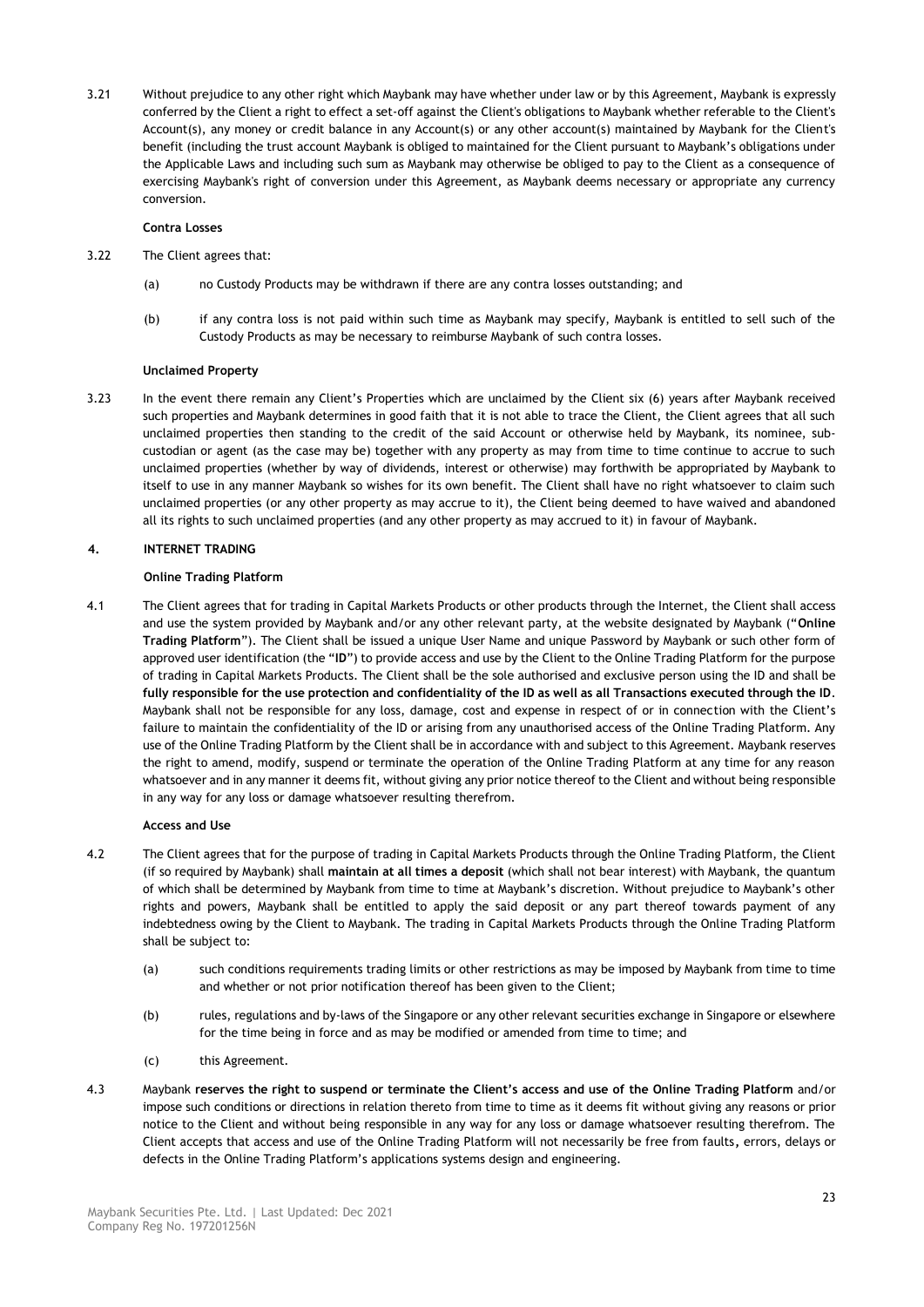- 4.4 The Client shall use the Online Trading Platform strictly in accordance with this Agreement, and **shall not in any way permit, enable or cause any person (including** the Client) to:
	- (a) gain unauthorised access or use of the Online Trading Platform;
	- (b) make any modifications, adjustments or alterations to any information or services available on the Online Trading Platform;
	- (c) tamper, restrict or otherwise interfere with any part, function or operation of the Online Trading Platform;
	- (d) use the ID or any equipment/software in a manner inconsistent with this Agreement or detrimental to the functions of the Online Trading Platform;
	- (e) access, use, store, modify or redistribute in any manner any information material or data obtained from the Online Trading Platform whether through any other system equipment or software linked to the Client's computer or otherwise; or
	- (f) cause any failure, interruption, error, defect in, misuse of, impairment or corruption any part of the Online Trading Platform or any information or services provided therein;

and the Client shall be liable for and fully indemnify Maybank from and against any and all Losses in respect of or in connection with any breach of the foregoing.

- 4.5 If in the sole opinion of Maybank, any failure, interruption, error, defect in, misuse of, impairment or corruption of The Online Trading Platform is or has been or is likely to be caused by any equipment or software of the Client, Maybank may:
	- (a) check and inspect the Client's equipment and software, and
	- (b) require the Client to disconnect, cease the use of, upgrade and/or modify the same at the Client's own cost.
- 4.6 The Client recognises that the use of The Online Trading Platform may involve the electronic transmission of information that may be considered personal financial information, including the identity, the number of shares traded and the net price for such shares. The Client hereby consents to the transmission by electronic means of such information through The Online Trading Platform; such consent shall be effective at all times that the Client accesses and/or uses The Online Trading Platform.

# **Instructions and verification**

<span id="page-23-0"></span>4.7 The Client is fully responsible for any i**nstructions received through The Online Trading Platform by Maybank under the Client's ID and the instructions shall be deemed to have been given by the Client** notwithstanding that it may have been given by a third party with or without the Client's authority. Maybank shall be under no obligation to effect any such instructions and is entitled to refuse to carry out the same without giving a reason for such refusal. Maybank shall not be responsible for any order not being executed through The Online Trading Platform for whatever reason. The Client accepts that quoted prices may change prior to the trade's execution and **not all orders will be executed in chronological sequence with the orders being placed**. Any instructions or orders given by the Client shall be deemed to be given or made at the time and in the format received by Maybank (regardless of the circumstances prevailing at the relevant time and without further enquiry by The Online Trading Platform as to the genuity of instructions and/or the authority or identity of the person giving the same), and may be carried out by Maybank without further verification from the Client. **Any acknowledgment or notification given by Maybank on The Online Trading Platform shall be deemed to have been received by the Client and the Client shall be bound thereby notwithstanding that such acknowledgment** or notification may not have actually been received by the Client for any reason whatsoever. If any instruction received by Maybank is, or is regarded by Maybank in good faith to be, ambiguous, contradictory or conflicting, Maybank may either disregard such instruction (in whole or in part) or carry out or execute such instruction (in whole or in part) in accordance to Maybank's interpretation of such instruction in good faith without further reference or consultation with the Client.

# **Order Routing and Execution**

- 4.8 The Client may transmit orders to Maybank through the use of The Online Trading Platform and in accordance with all relevant procedures.
- 4.9 Without prejudice to Clause [4.7,](#page-23-0) the Client shall be fully responsible and liable for any orders placed with Maybank, and transactions entered into, through the use of The Online Trading Platform accessed using the ID. In particular (but without limitation) the Client shall be bound by such orders notwithstanding any typographical or keystroke errors made when such orders are placed, any corruption or distortion of orders which may occur when such orders are transmitted through The Online Trading Platform, or that such orders may exceed any position or transaction limits or restrictions (whether imposed by the relevant exchange, Maybank or otherwise). Maybank shall, notwithstanding that any of such orders may be deemed as being that of Maybank vis-à-vis any relevant exchange, not be obliged to review, detect, correct or stop any of such orders in any way.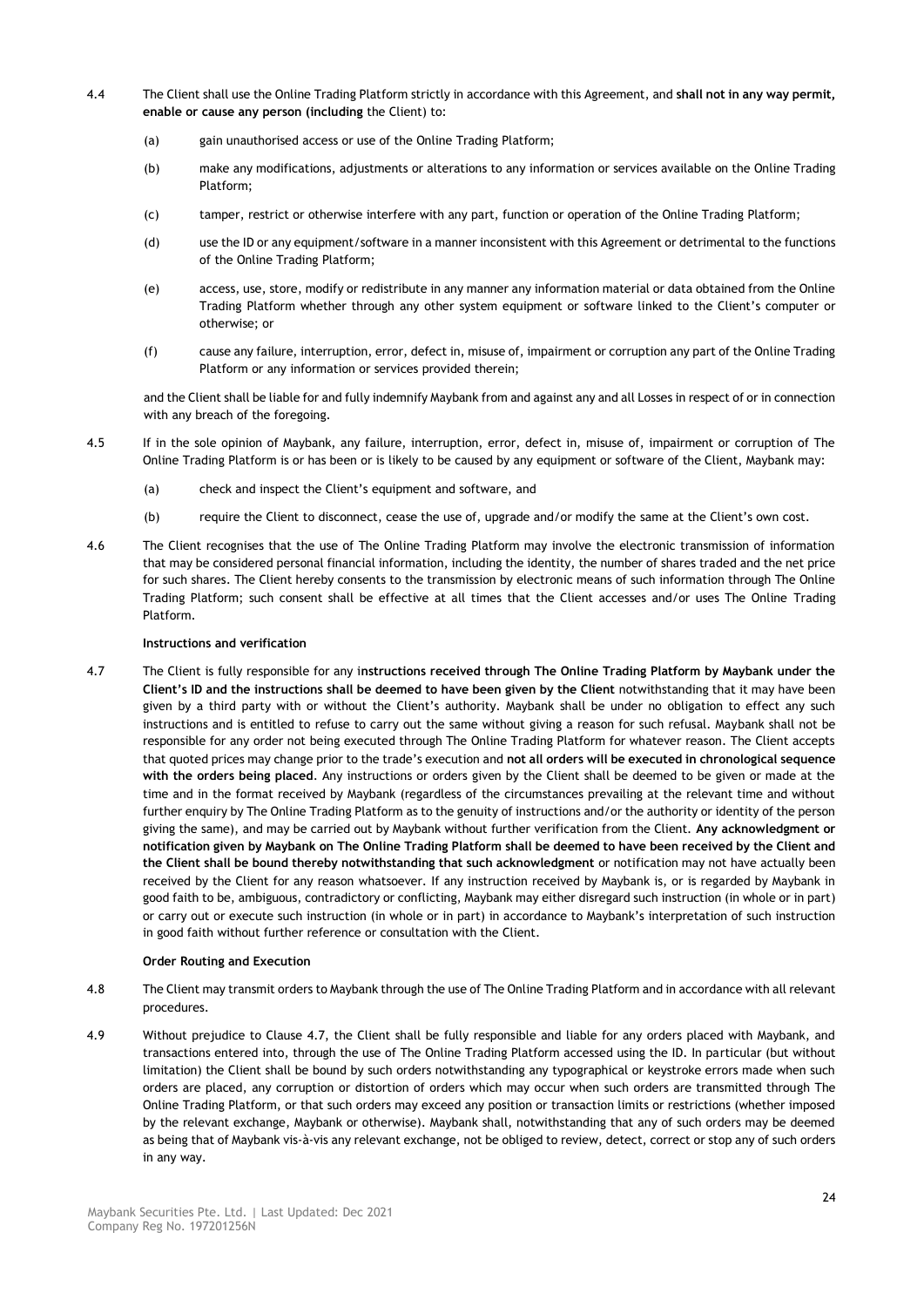- 4.10 The Client acknowledges that the placement of an order through The Online Trading Platform, including a market order, does not guarantee receipt, acceptance or execution of the order.
- 4.11 Without prejudice to Clause [4.7,](#page-23-0) the cancellation or modification of an order pursuant to the Client's request is not guaranteed. The order will be cancelled or modified only if the Client's request for cancellation or modification is duly received and the order is successfully cancelled or modified before it is executed.
- 4.12 The Client accepts that quoted prices may change prior to the trade's execution and not all orders will be executed in chronological sequence with the orders being placed. Any instructions or orders given by the Client shall be deemed to be given or made at the time and in the format received by Maybank. The Client shall not be entitled to presume an order as having been executed, cancelled or modified until it has received a notification from Maybank confirming the same. Any such notification shall be deemed to have been received by the Client when the same is issued by Maybank and the Client shall be bound thereby.

# **Information Providers and Intellectual Property**

- <span id="page-24-0"></span>4.13 The Client **shall on demand pay such fees and other costs as may be prescribed by Maybank or the information provider** for subscribing to or use of any information data or other services provided on the information provider's website through The Online Trading Platform. Maybank shall not be responsible in any way for any act **omission default breach or neglect of the** information **provider**, nor for the content accuracy timeliness or completeness of any information data or other services provided by the information provider through The Online Trading Platform.
- 4.14 Maybank shall not be responsible in the event the Client is unable to access or use any information data or other services of the information provider on The Online Trading Platform, or if the same is in any manner delayed suspended terminated corrupted or faulty.
- 4.15 The Client may only download and print the information or data or other services provided by Maybank or the content for the Client's personal use provided that the Client also retains unaltered all copyright and other proprietary notices contained in the content. The Client **shall not** reproduce, retransmit, disseminate**,** sell distribute publish broadcast circulate or commercially exploit the content in any manner without the consent of Maybank or the information provider as the case may be, or use the same for any unlawful or unauthorised purpose. The Client shall fully indemnify Maybank against all Losses in respect of or in connection with any breach of the foregoing. The Client agrees to comply with any request by Maybank or the information provider to protect their respective copyrights, other intellectual property rights or moral rights, whether statutory or otherwise howsoever arising in the content.
- 4.16 The trade and service marks of Maybank displayed on The Online Trading Platform are the sole and exclusive property of Maybank and/or other relevant parties, including any information provider. No right or licence is given for any reproduction or use of any such trade and service marks.
- 4.17 The information provided on The Online Trading Platform **shall not constitute professional advice** from Maybank nor should it be relied upon as such in relation to any investment decision trading activities of or orders placed by the Client who shall at all times rely on his own assessment and judgment in respect of any investment decision or proposed transaction. Maybank makes no warranty or representation, express or implied, as to the information on The Online Trading Platform, or as to its content accuracy completeness timeliness or otherwise. The availability of information on The Online Trading Platform should not be taken in any way as an inducement to trade or a solicitation for orders.

# **Third Party Service Providers**

4.18 Maybank may from time to time provide Internet hyperlinks in The Online Trading Platform to Internet webpages or services provided by third parties. Maybank may also from time to time permit third parties to make available their services to the Client through The Online Trading Platform. The Client hereby acknowledges that such webpages or services provided by third parties are beyond the control of Maybank and that Maybank neither endorses nor recommends to the Client any such webpages or services and accordingly, the Client agrees that any access or use of such websites or services by the Client shall be wholly at the Client's own risk.

# **Equipment Requirements**

- 4.19 If new or different versions of the web browser or other software necessary for the operation of The Online Trading Platform are available, Maybank reserves the right not to support any prior version of the web browser or other software. If the Client fails to upgrade the web browser, obtain a supported web browser or to use a supported version of any other software as required by the Maybank, Maybank may reject instructions sent by the Client.
- 4.20 Maybank reserves the right to change the type or versions or specifications of any hardware or equipment that the Client may be required to use for the use of The Online Trading Platform, and in the event the Client fails to obtain the necessary hardware or equipment to use The Online Trading Platform, Maybank may reject instructions sent by the Client.

# **Termination**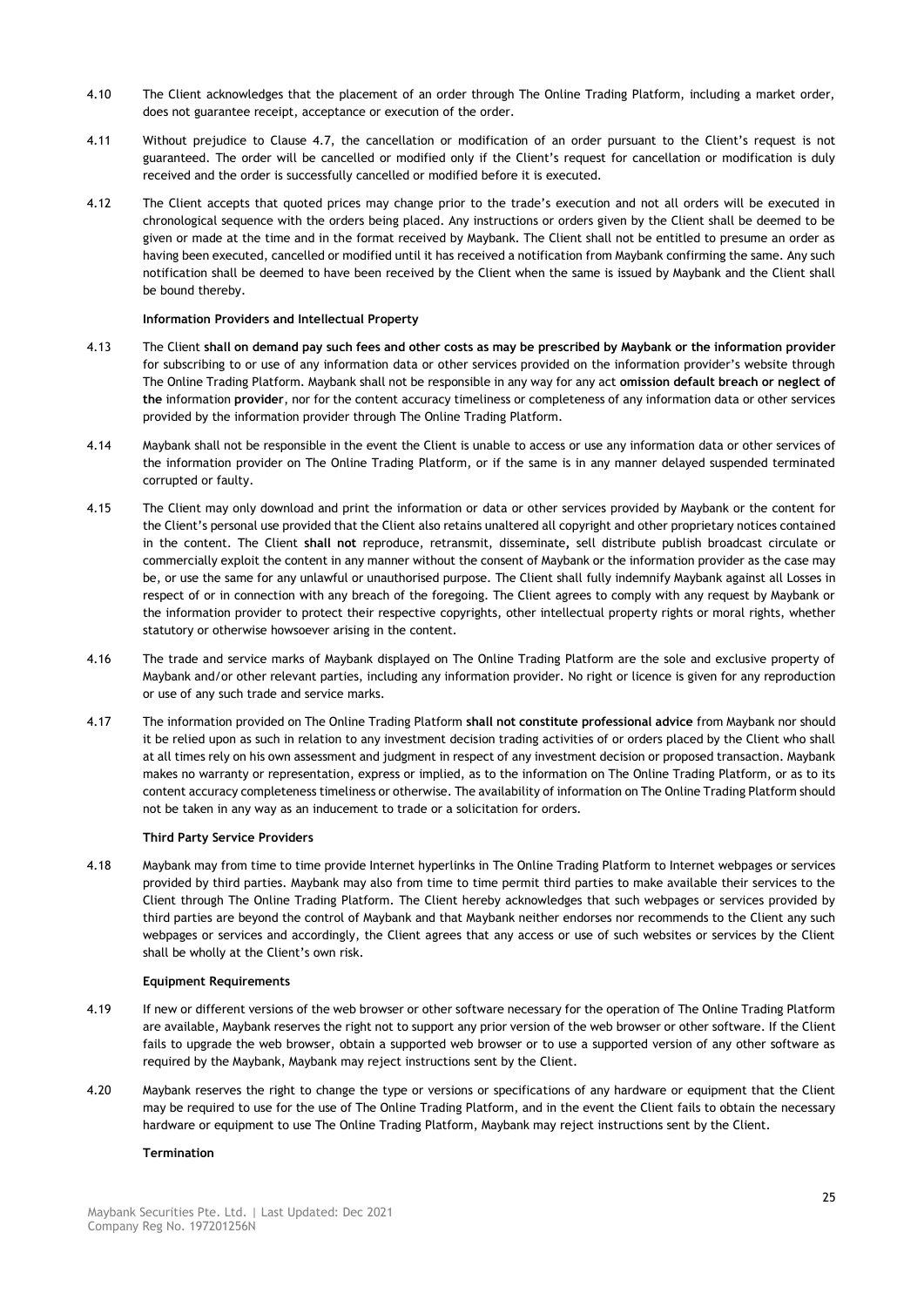- 4.21 The provision of The Online Trading Platform to the Client may be terminated by Maybank in its sole and absolute discretion without giving any reason at any time and without giving prior notice to the Client and without incurring any liability whatsoever. Without prejudice to the generality of the foregoing, Maybank shall be entitled (but shall not be obliged) to terminate the provision of The Online Trading Platform based on any grounds or reasons which will justify the termination or closing of any of the Client's accounts with Maybank.
- 4.22 For the avoidance of doubt, the Client's obligation to pay all fees, costs, charges, expenses and amounts accrued up to (and including) the date of termination shall survive the termination of the use of The Online Trading Platform.

# **Disclosure of information**

- <span id="page-25-0"></span>4.23 The Client agrees that Maybank may without incurring any liability whatsoever, divulge or reveal to third parties any information whatsoever regarding the Client or any of the Accounts for such purposes as Maybank may deems fit, including:
	- (a) in order to link any of the Client's accounts maintained with Maybank;
	- (b) where Maybank has entered into an agreement with another party, whether in Singapore or otherwise, to provide any service (including services available via The Online Trading Platform). In this case, Maybank will provide that party with information about the Accounts, Transactions, transfers or bill payments, and the Client's communications with Maybank in order to carry out instructions;
	- (c) where it is necessary for completing transactions, transfers or bill payments or otherwise carrying out instructions;
	- (d) in order to market or promote any services or products of Maybank and/or Affiliated Companies;
	- (e) in order to verify the existence and conditions of an account for a third party, such as a credit bureau, a payee, or any holder of a check issued by the Client or on the Client's behalf through The Online Trading Platform; or
	- (f) in order to comply with laws, government agency rules or orders, court orders, subpoenas or other legal process or in order to give information to any government agency or official having legal authority to request such information.
- 4.24 For the avoidance of doubt, the Client agrees that Maybank shall not be liable for any loss or damage that the Client may incur as a result of the negligence, act or omission of any third party referred to in Clause [4.23.](#page-25-0)

# **Notification by Client**

- 4.25 The Client shall promptly notify Maybank and in any event within forty-eight (48) hours:
	- (a) of any failure to receive an appropriate response that an instruction initiated by the Client through The Online Trading Platform has been received and/or executed;
	- (b) of any receipt of a confirmation of an instruction that the Client did not place or an inaccurate or conflicting report, account statement or information relating to the Client's account;
	- (c) of any discrepancy between any information or report produced or made available to the Client by The Online Trading Platform on any medium (including electronic means), or in the Client's portfolio, or an information source, and any other such report or confirmation of a trade or order;
	- (d) if there is a discrepancy in the account balance, security positions or order status reported to the Client through The Online Trading Platform; or
	- (e) if there is any other type of discrepancy or suspicious or unexplained occurrence relating to the Client's The Online Trading Platform account.

# **Fees and Expenses**

- <span id="page-25-1"></span>4.26 Without prejudice to Claus[e 4.13,](#page-24-0) the Client shall pay Maybank such subscription fees and other costs, charges, expenses and interest for the use of The Online Trading Platform at such rate as may be determined by Maybank from time to time and notified to the Client. Maybank reserves the right to recover from the Client any additional, special or out-of-pocket expenses incurred on the Client's behalf pursuant to any instructions.
- 4.27 All other agreements between the Parties for the payment of fees, costs, charges, expenses and interest shall continue to be in force and shall be in addition to and shall not be affected by Clause [4.26](#page-25-1) for the payment of fees, costs, charges, expenses and interest in connection with the use of The Online Trading Platform.